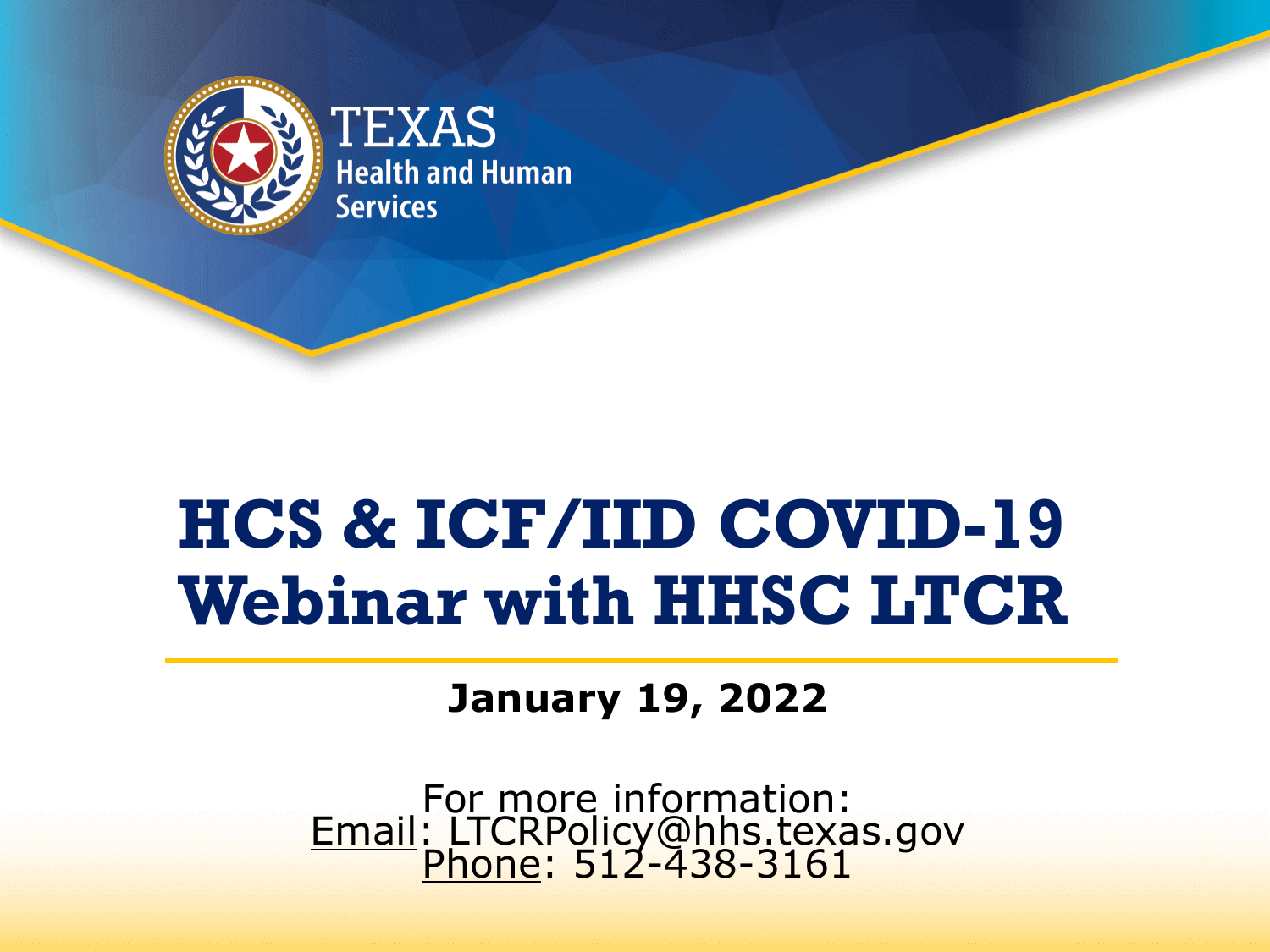### **ICF & HCS COVID-19 Q&A**

#### **Agenda**

- HHSC Provider Portals
- Resources for Providers
- Reporting COVID-19 to HHSC
- CDC Updated Return to Work Guidance
- Emergency Staffing Requests to HHSC
- Consolidation of Residences
- Questions

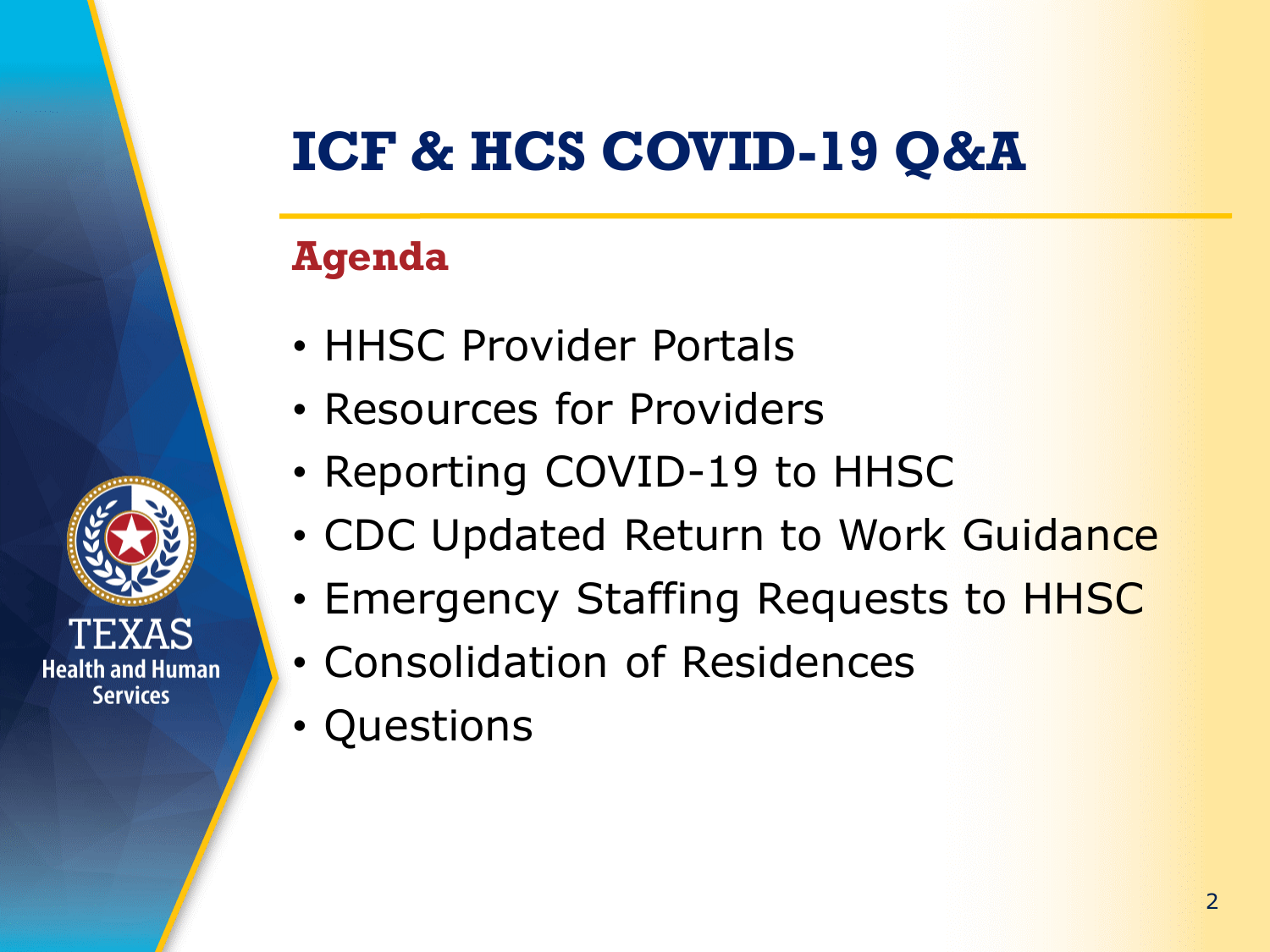### **Navigation of the HHSC Provider Portals**



**Health and Human Services** 

The **[HHSC Provider Portal](https://www.hhs.texas.gov/providers/long-term-care-providers/intermediate-care-facilities-icfiid) page gives you the option to continue on to the** provider type you are looking for.

#### **Long-term Care Providers**

Health and Human Services provides the information that contracted service providers need to do business with us in 1 convenient location.

If you are interested in other contracting opportunities with the agency, such as providing goods or administrative services or requests for proposals for special projects or services, please visit the Business and Contracting Opportunities page.

#### **Facility-based Programs**

- Assisted Living Facilities
- Day Activity and Health Services
- Intermediate Care Facilities
- Nursing Facilities

#### **Waiver Programs**

- Community Living Assistance and Support Services
- Deaf Blind with Multiple Disabilities
- Home and Community-based Services
- Medically Dependent Children Program
- Texas Home Living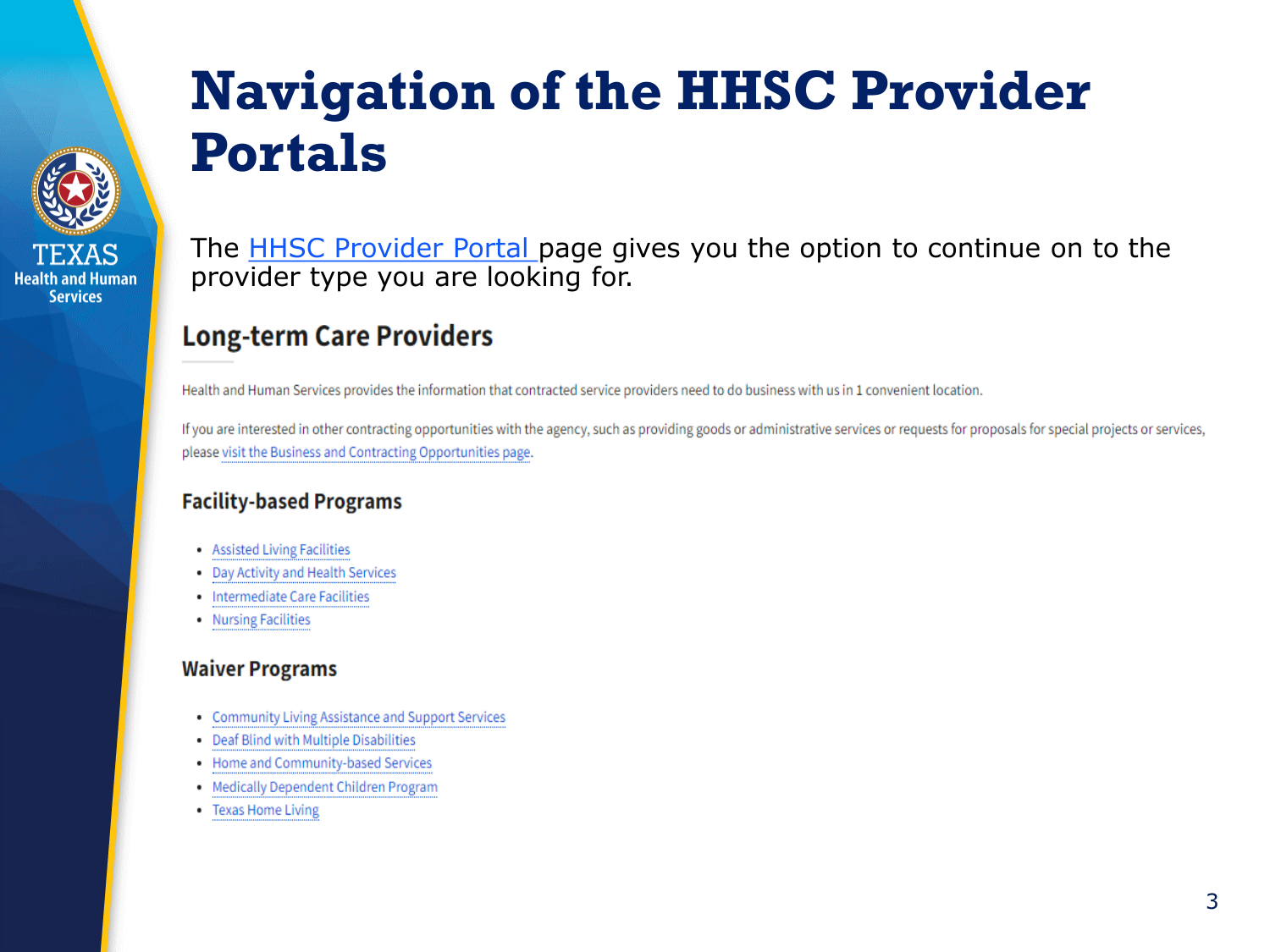

### **[ICF Provider Portal H](https://www.hhs.texas.gov/providers/long-term-care-providers/intermediate-care-facilities-icfiid)omepage**

#### **Intermediate Care Facilities (ICF/IID)**

#### **What is an ICF/IID?**

The Intermediate Care Facilities for Individuals with an Intellectual Disability or Related Conditions program provides residential and habilitation services to people with intellectual disabilities or a related condition.

#### COVID-19

#### Rule

- ICF/IID Provider COVID-19 Vaccination Data Reporting Rule (PDF) effective Aug. 11, 2021
- ICF/IID COVID-19 Expansion of Reopening Visitation Emergency Rule (PDF) effective Oct. 20, 2021
- ICF/IID COVID-19 Response Emergency Rule (PDF) effective Dec. 07, 2021

#### Guidance

- Guidance for LTC Facilities Experiencing Staffing Shortages Due to COVID-19 (PDF) revised Jan. 06, 2022
- ICF/IID COVID-19 Response Plan (PDF) revised Jan. 07, 2022
- Frequently Asked Questions for ICF/IIDs about COVID-19 (PDF) revised Jan. 07, 2022

#### **Resources**

- . National Healthcare Safety Network Long Term Care Facility COVID-19 Module Enrollment (PDF)
- Infection Control Basics & PPE Training for Essential Caregivers (PDF)
- Long-term Care COVID-19 Vaccination Options (PDF)
- COVID-19 Vaccination-Pharmacy Partnership for Long-Term Care (PDF)
- Proper N95 Respirator Use for Respiratory Protection Preparednesse
- . Helping Residents with Dementia Prevent the Spread of COVID-19 in LTC Communities (PDF)
- . Helping Individuals with Intellectual Disabilities and Related Conditions Prevent the Spread of COVID-19 (PDF)
- . Omnicare POC Testing FAQs for Healthcare Professionals (PDF)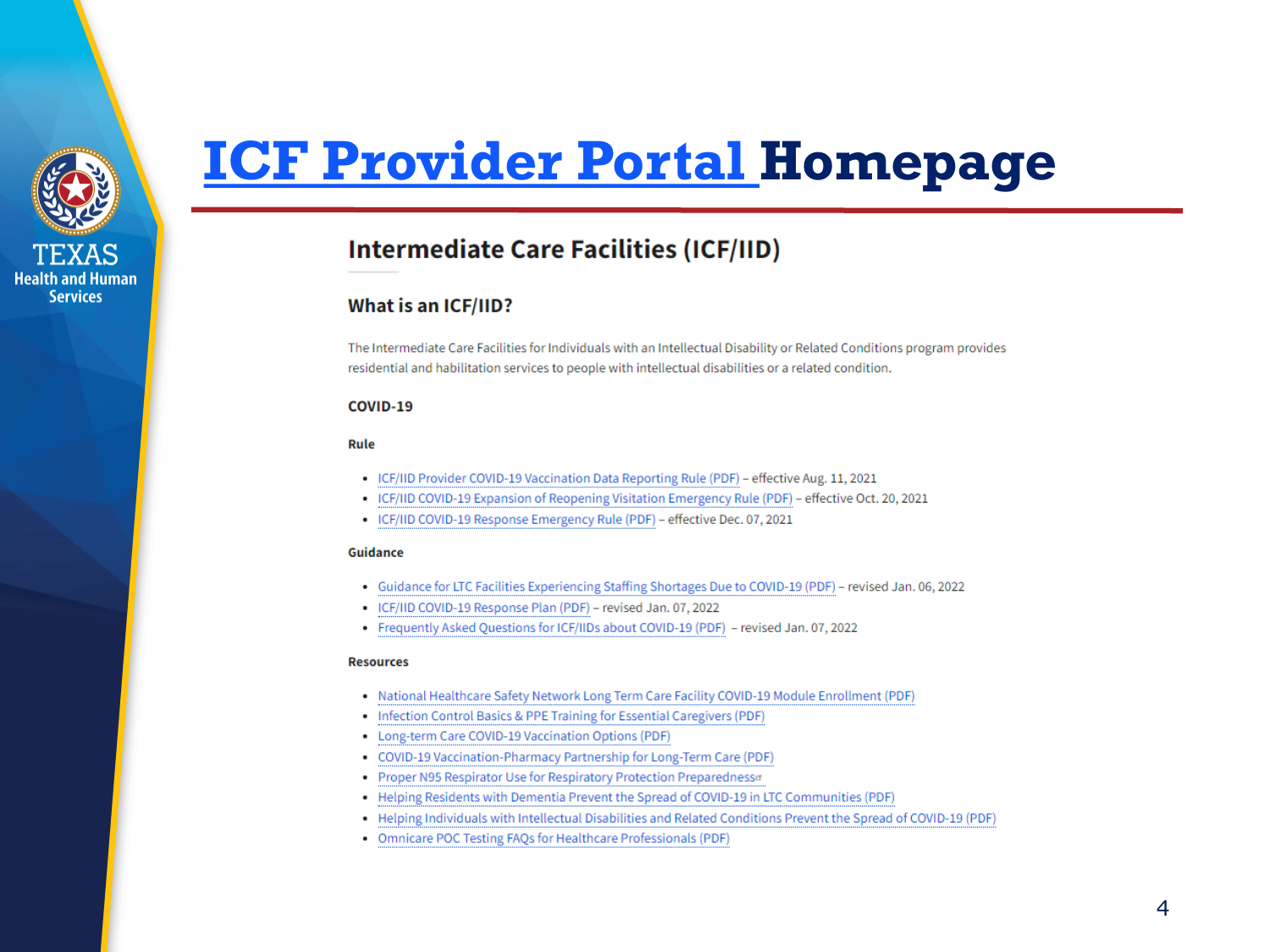

### **[HCS Provider Portal H](https://www.hhs.texas.gov/providers/long-term-care-providers/home-community-based-services-hcs)omepage**

#### Home & Community-based Services (HCS)

#### **What is HCS?**

The Home and Community-based Services program provides individualized services and supports to persons with intellectual disabilities who are living with their family, in their own home or in other community settings, such as small group homes.

- What is HCS (PDF in English)
- What is HCS (PDF in Spanish)

#### COVID-19

Rule

• HCS COVID-19 Provider Response to COVID-19 and Expansion of Reopening Visitation Rules (PDF) - effective Aug. 20, 2021

#### **Guidance**

- Guidance for LTC Facilities Experiencing Staffing Shortages Due to COVID-19 (PDF) revised Jan. 07, 2022
- Updated COVID-19 FAQs for HCS and TxHmL Providers (PDF) revised Sep. 21, 2021
- COVID-19 Response for HCS Residential Providers (PDF) revised Jan. 07, 2022

#### **Resources**

- Infection Control Basics & PPE Training for Essential Caregivers (PDF)
- . Helping Individuals with Intellectual Disabilities and Related Conditions Prevent the Spread of COVID-19 (PDF)
- Long-term Care COVID-19 Vaccination Options (PDF)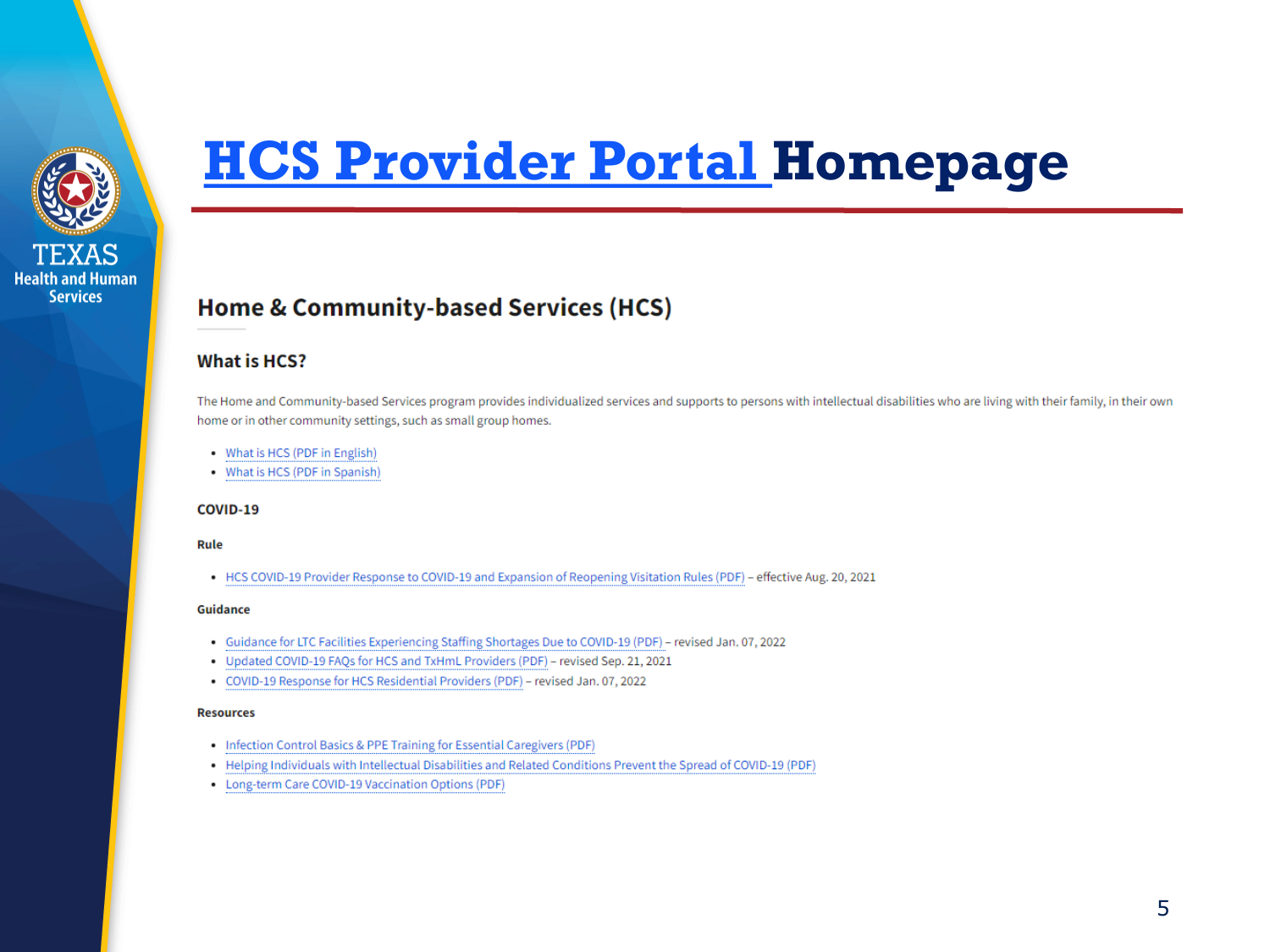

# **Resources for Providers**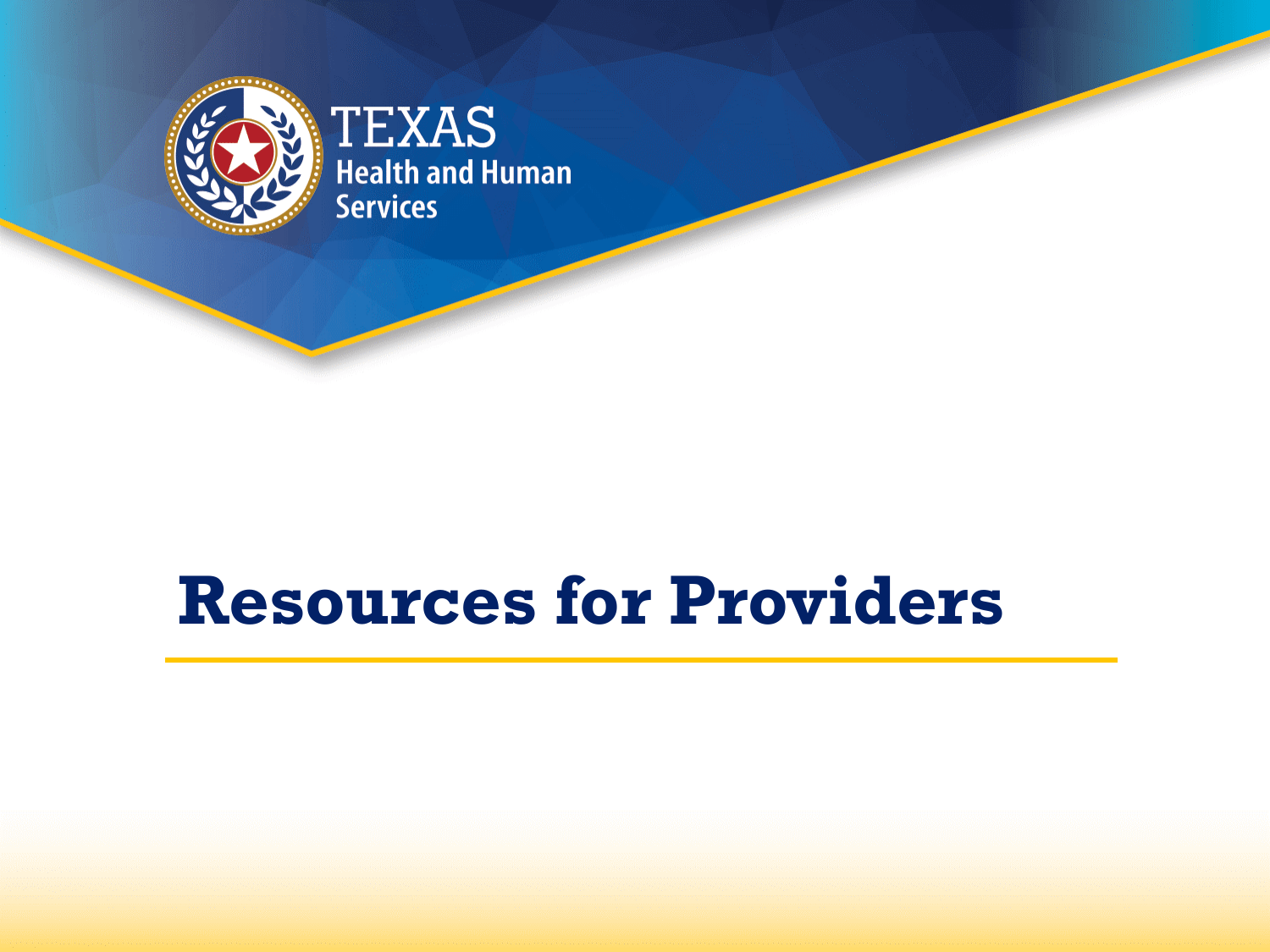

**Services** 

# **Accessing PPE**

Providers can still request support through STAR. Long-term care providers can request:

- COVID-19 mobile vaccine clinics for residents and staff
- BinaxNow testing kits. [Read PL 2020-49](https://apps.hhs.texas.gov/providers/communications/2020/letters/PL2020-49.pdf) for details.
- PPE (providers should exhaust all other options before request)
- Facility cleaning and disinfection
- Healthcare-associated infection and epidemiological support

To Request Support:

- [To initiate a request for COVID-19 support described above,](https://www.hhs.texas.gov/about-hhs/find-us/long-term-care-regulatory-regional-contact-numbers) contact the HHSC LTCR Regional Director in the region where the facility is located.
- HHSC LTCR staff are responsible for initiating a State of Texas Assistance Request (STAR) on behalf of the long-term care provider.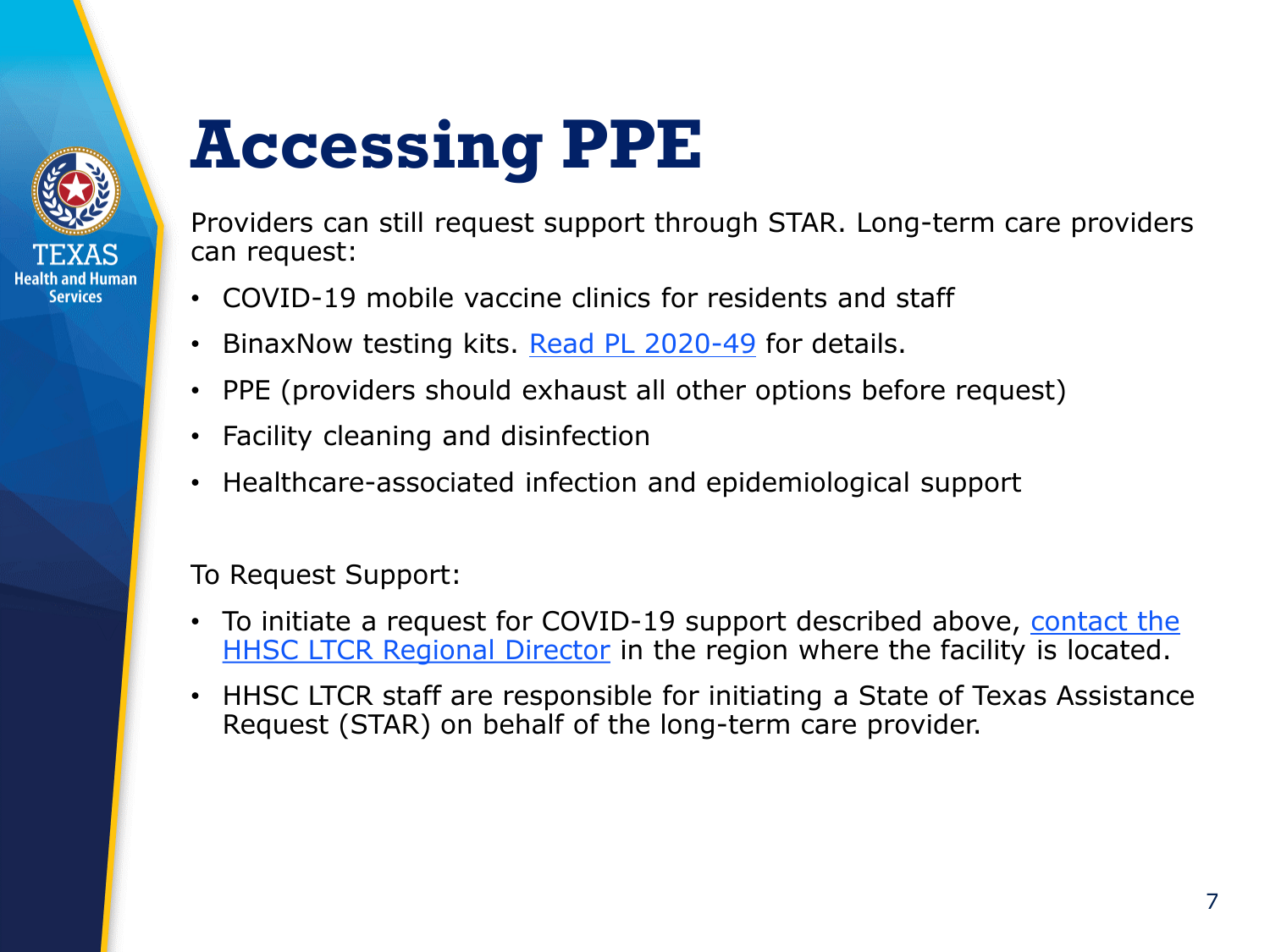

### **BinaxNow Testing Kits**

Providers can request free BinaxNOW COVID-19 POC antigen test kits. The requested test kits can now be used to test any individuals, including residents, staff, and visitors.

To request consideration for the free BinaxNOW POC antigen COVID-19 test kits, a provider must complete the Attestation for Free Test Kits, LTCR Form 2198. A provider must submit the completed attestation to the HHSC  $\overline{\phantom{a}}$  Regional Director or designee for the region in which the provider is located.

The Regional Director or designee will elevate the completed attestation form to the State Operations Center in TDEM. Staff from HHSC Long-term Care Regulation (LTCR) and the TDEM will review the completed attestation form for accuracy and completeness. Staff may require and request documentation from the provider to support the attestation.

The attestation criteria require a provider to:

- have a current Clinical Laboratory Improvement Amendment (CLIA) Certificate of Waiver or a CLIA laboratory certificate;
- administer the test only by provider staff who successfully complete training provided by <u>Abbott Laboratories</u> or who are clinicians with appropriate education and training;
- follow all reporting requirements associated with the use of the Binax cards; and
- report test results appropriately.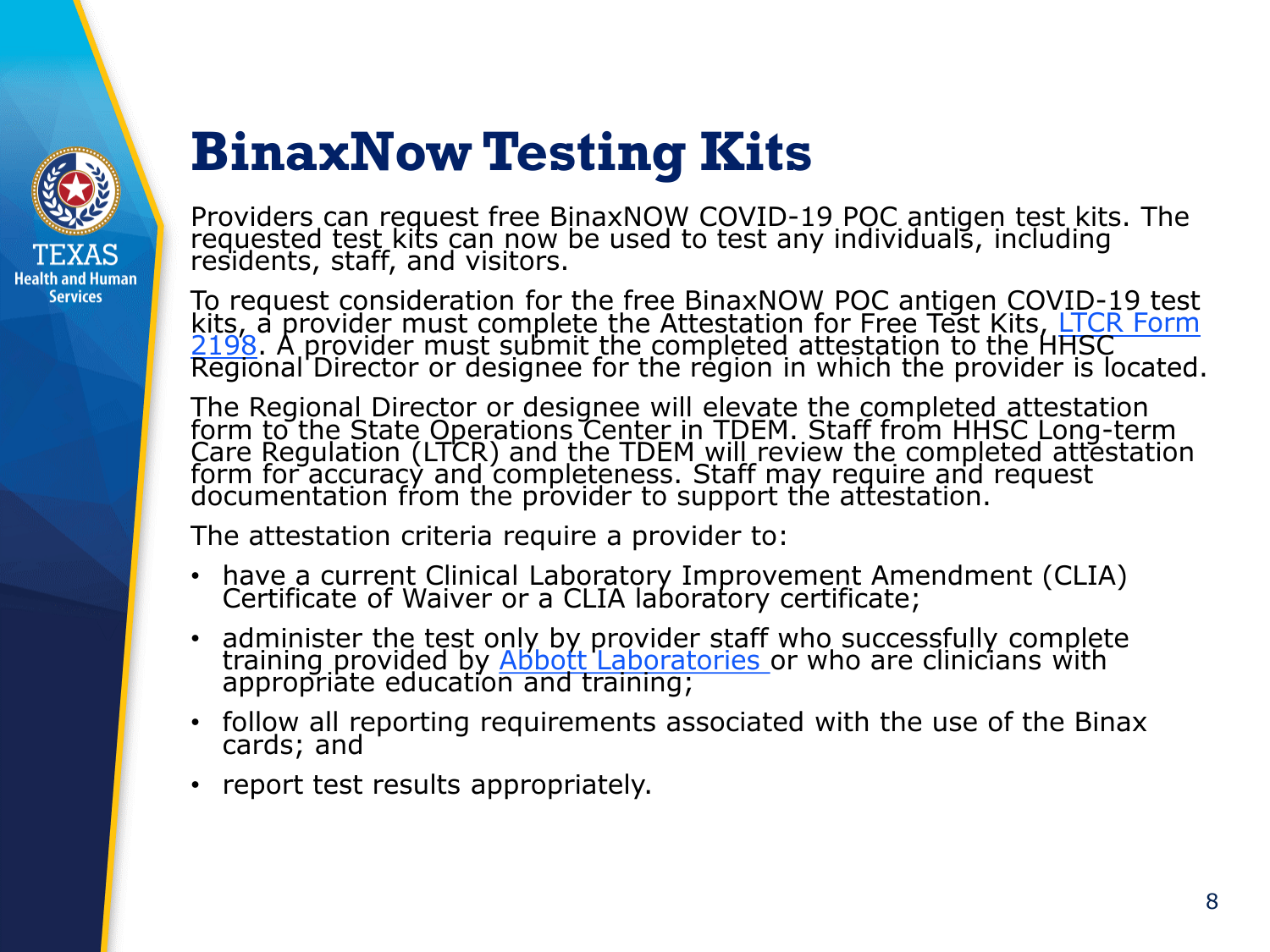

### **BinaxNow Testing Kits**

Any provider that meets the attestation criteria is eligible to request free BinaxNOW COVID-19 POC antigen test kits.

A provider must have a current CLIA Certificate of Waiver or a CLIA laboratory certificate before it can receive and administer the free BinaxNOW COVID-19 tests. To obtain a CLIA Certificate of Waiver for the free [BinaxNOW COVID-19 tests, complete Form CMS-116](https://www.cms.gov/Medicare/CMS-Forms/CMS-Forms/CMS-Forms-Items/CMS012169) available on the CMS CLIA website or on the [HHSC Health Care Facilities](https://hhs.texas.gov/doing-business-hhs/provider-portals/health-care-facilities-regulation/laboratories-clinical-laboratory-improvement-amendments) Regulation - Laboratories webpage found under the Application header. Email the form to the regional<br>CLIA licensing group via the [HHSC HCF Regulation –](https://hhs.texas.gov/sites/default/files/documents/doing-business-with-hhs/provider-portal/facilities-regulation/health-facility-compliance-zones.pdf) Laboratories webpage.

Providers that have existing CLIA Certificates of Waivers and are using a waived COVID-19 test are not required to update their CLIA Certificates of Waiver. As defined by CLIA, waived tests are categorized as "simple" laboratory examinations and procedures that have an insignificant risk of an erroneous result." The [Food and Drug](https://www.fda.gov/medical-devices/coronavirus-disease-2019-covid-19-emergency-use-authorizations-medical-devices/vitro-diagnostics-euas) [Administration](https://www.fda.gov/medical-devices/coronavirus-disease-2019-covid-19-emergency-use-authorizations-medical-devices/vitro-diagnostics-euas) determines which tests meet these criteria when it reviews a manufacturer's application for a test system waiver.

See: [PL 2020-49 \(PDF\)](https://apps.hhs.texas.gov/providers/communications/2020/letters/PL2020-49.pdf)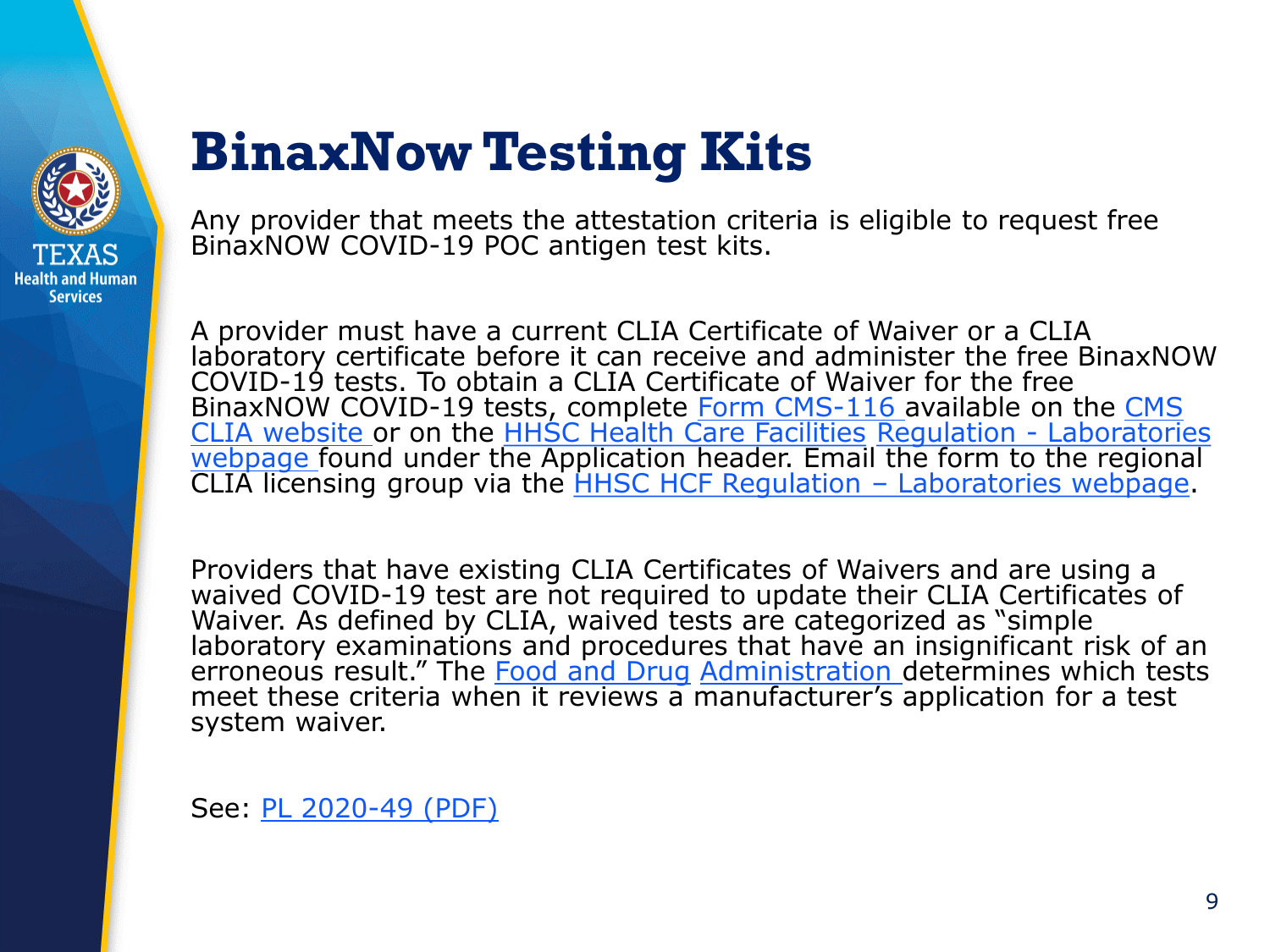

### **Additional Resources**

Federal COVID-19 Local Fiscal Recovery Funds are being distributed to Texas cities and counties. HHSC urges LTCR providers that need COVID-19 resources to use the following resources:

• Contact your city, county, or regional advisory council to find out if resources or funds will be available for health care staffing support, testing services, resident, or site assessment, and disinfecting services as these resources are no longer available through HHSC.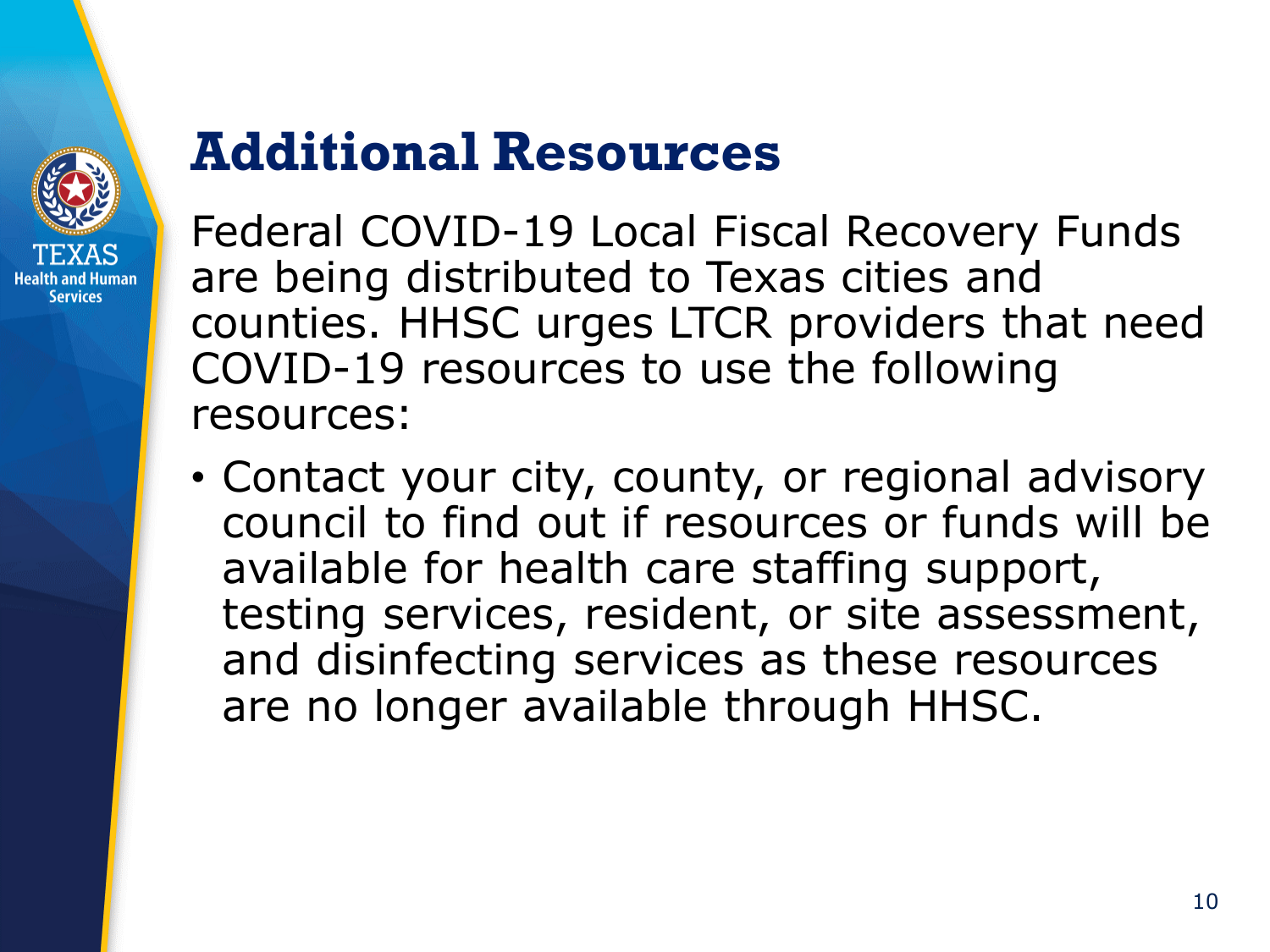

# **Reporting COVID-19 Cases**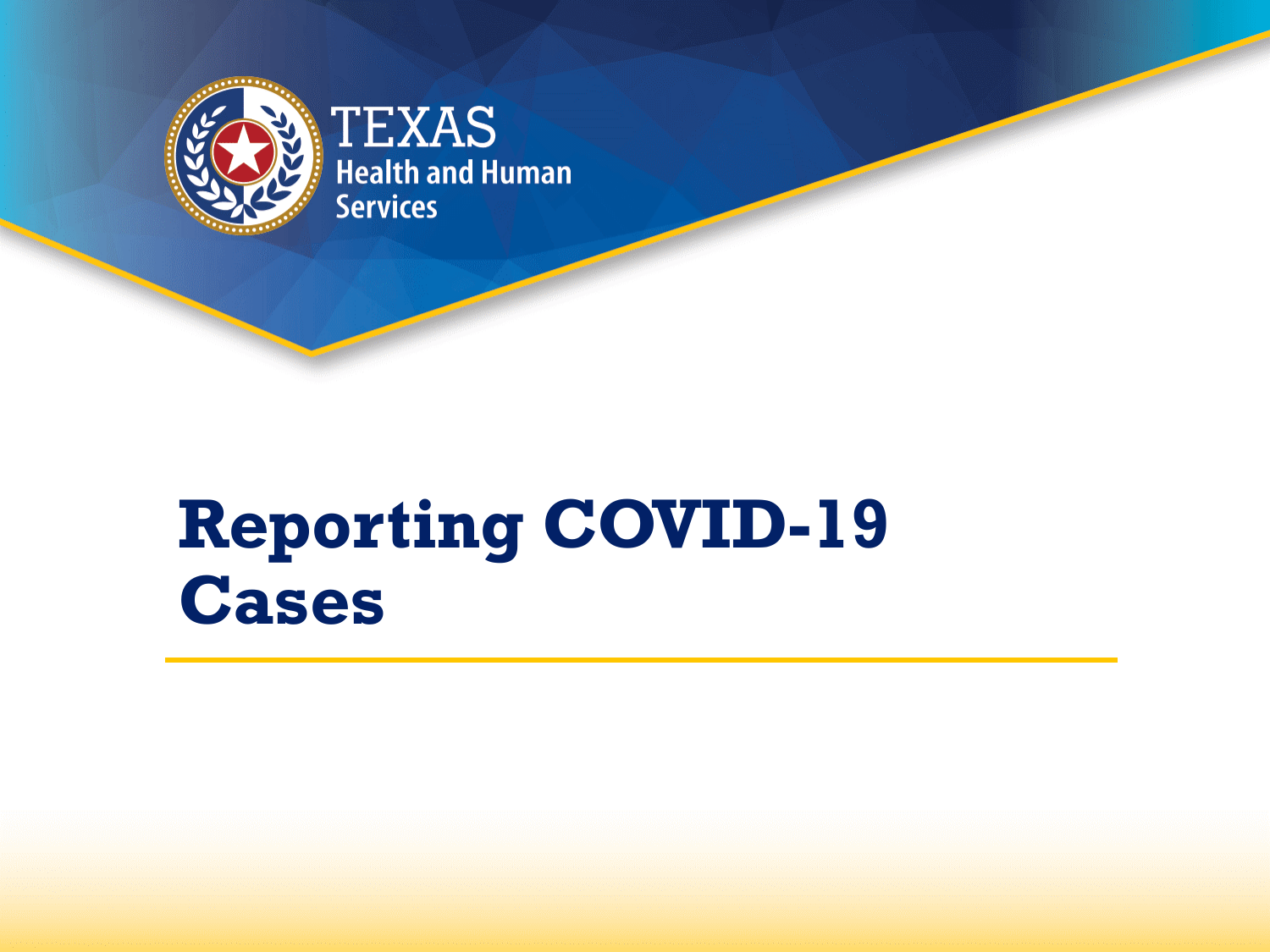### **ICF COVID-19 Reporting Requirements**

ICF/IIDs are **only required** to report to HHSC within 24 hours of:

- a facility's first positive case of COVID-19, or
- a new positive case of COVID-19 after a facility has been without a new case of COVID-19 for 14 days or more.

Facilities *should not* report COVID-19 positive cases to<br>HHSC outside of the two reportable events listed above. Additionally, the reportable events listed above *do not*  include an individual that was admitted to the facility with an active COVID-19 infection or an individual that developed COVID-19 while in quarantine upon being admitted to the facility.

See: [26 TAC §551.46 \(m\)](https://www.hhs.texas.gov/sites/default/files/documents/ICF-IID-COVID-19-Response-Emergency-Rule.pdf)

**Health and Human Services**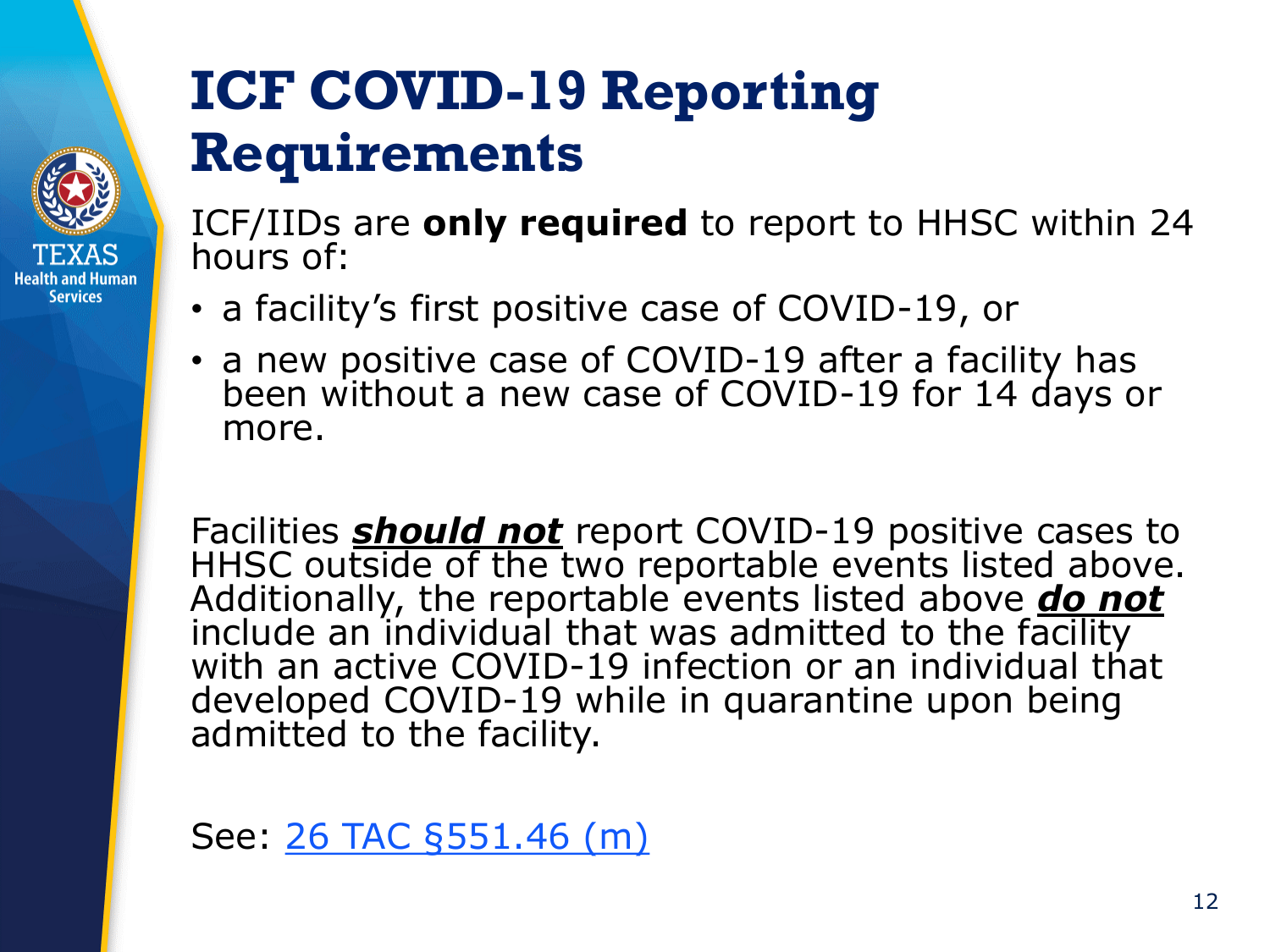### **ICF COVID-19 Reporting Requirements**

**Health and Human Services** 

Within five working days after making a report, the facility must ensure an investigation of the incident is conducted and send a written investigation report on Form 3613A, Provider Investigation Report, to HHSC. Since the facility is self-reporting cases of COVID-19, the 3613-A is required.

HHSC updated [Provider Letter \(PL\) 20-37](https://www.hhs.texas.gov/sites/default/files/documents/providers/communications/2020/letters/PL2020-37.pdf) Reporting<br>Guidance for Long-term Care Providers. When providing the<br>Provider Investigation Report (Form 3613-A) to HHSC<br>regarding a COVID-19 infection, the facility checks each a ppropriate option and fills in each applicable blank **excluding** the name of the staff member with the COVID- 19 diagnosis. HHSC does not require the name of the staff member who tested positive for COVID-19 as part of the reporting process.

See: [26 Texas Administrative Code \(TAC\) §551.213\(c\)](https://texreg.sos.state.tx.us/public/readtac$ext.TacPage?sl=R&app=9&p_dir=&p_rloc=&p_tloc=&p_ploc=&pg=1&p_tac=&ti=26&pt=1&ch=551&rl=213)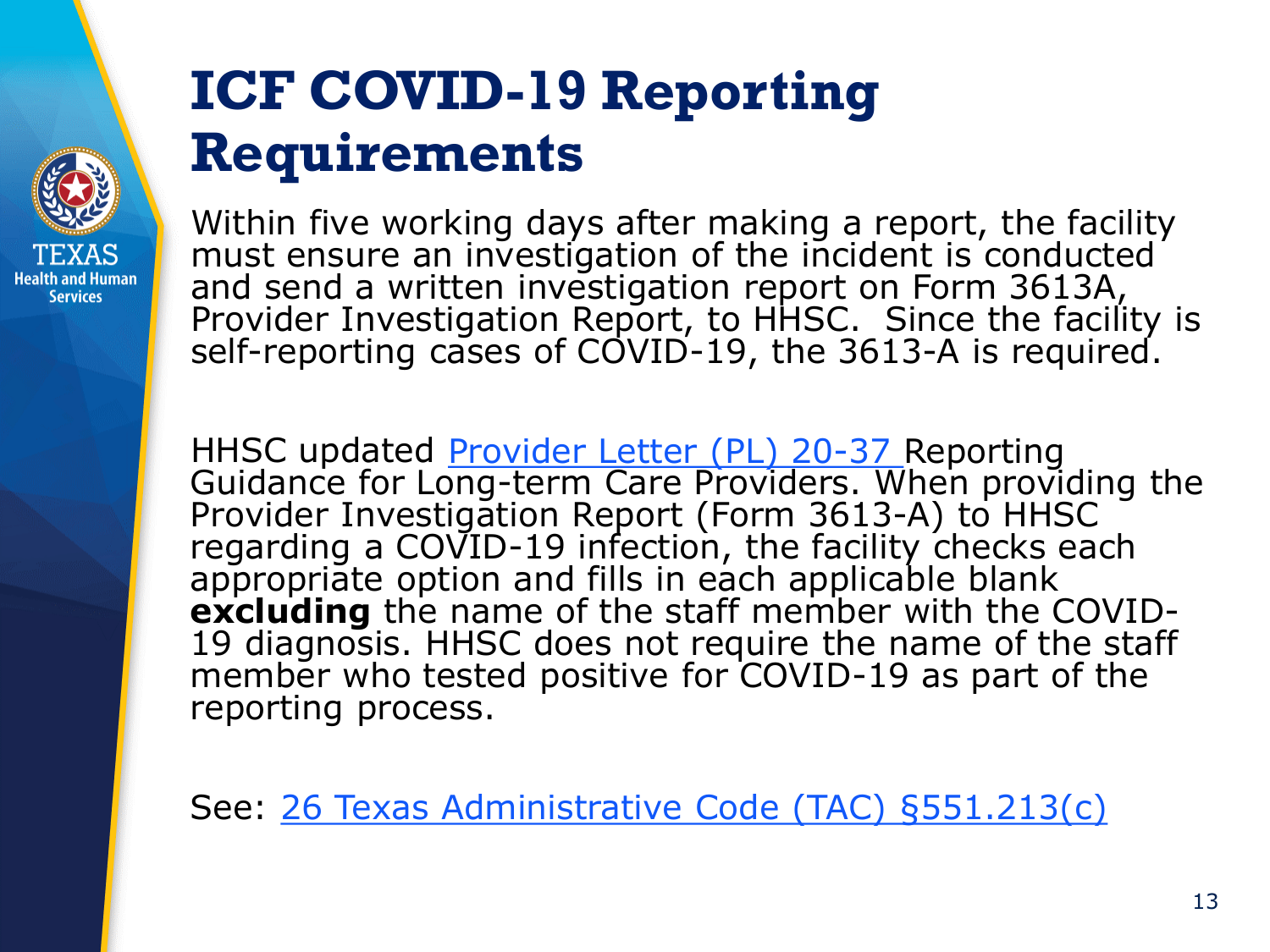### **HCS COVID-19 Reporting Requirements**

**Health and Human Services** 

Per <u>40 TAC §9.198(e),</u> program providers must notify the following<br>dep[artments/individua](https://www.hhs.texas.gov/sites/default/files/documents/doing-business-with-hhs/providers/long-term-care/hcs/hcs-covid-19-updated-emergency-rules.pdf)ls within 24 hours of becoming aware of an individual or staff member, to include HH/CC providers, with confirmed COVID-19:

- Local health department, or DSHS if there is no local health department;
- HHSC via encrypted or secure email to [waiversurvey.certification@hhsc.state.tx.us](mailto:waiversurvey.certification@hhsc.state.tx.us) within 24 hours of becoming aware of an individual or staff member. Including service providers, with confirmed COVID-19;
- An individual's legally authorized representative (LAR) if the individual is confirméd to have COVID-19, or if the presence of<br>COVID-19 is confirmed in the residence;
- Any individual who lives in the residence and his or her LAR, if the program provider is aware of probable or confirmed cases among program provider staff or individuals living in the same residence.

Additionally, a program provider must not release personally identifying information regarding confirmed or probable cases of individuals or staff.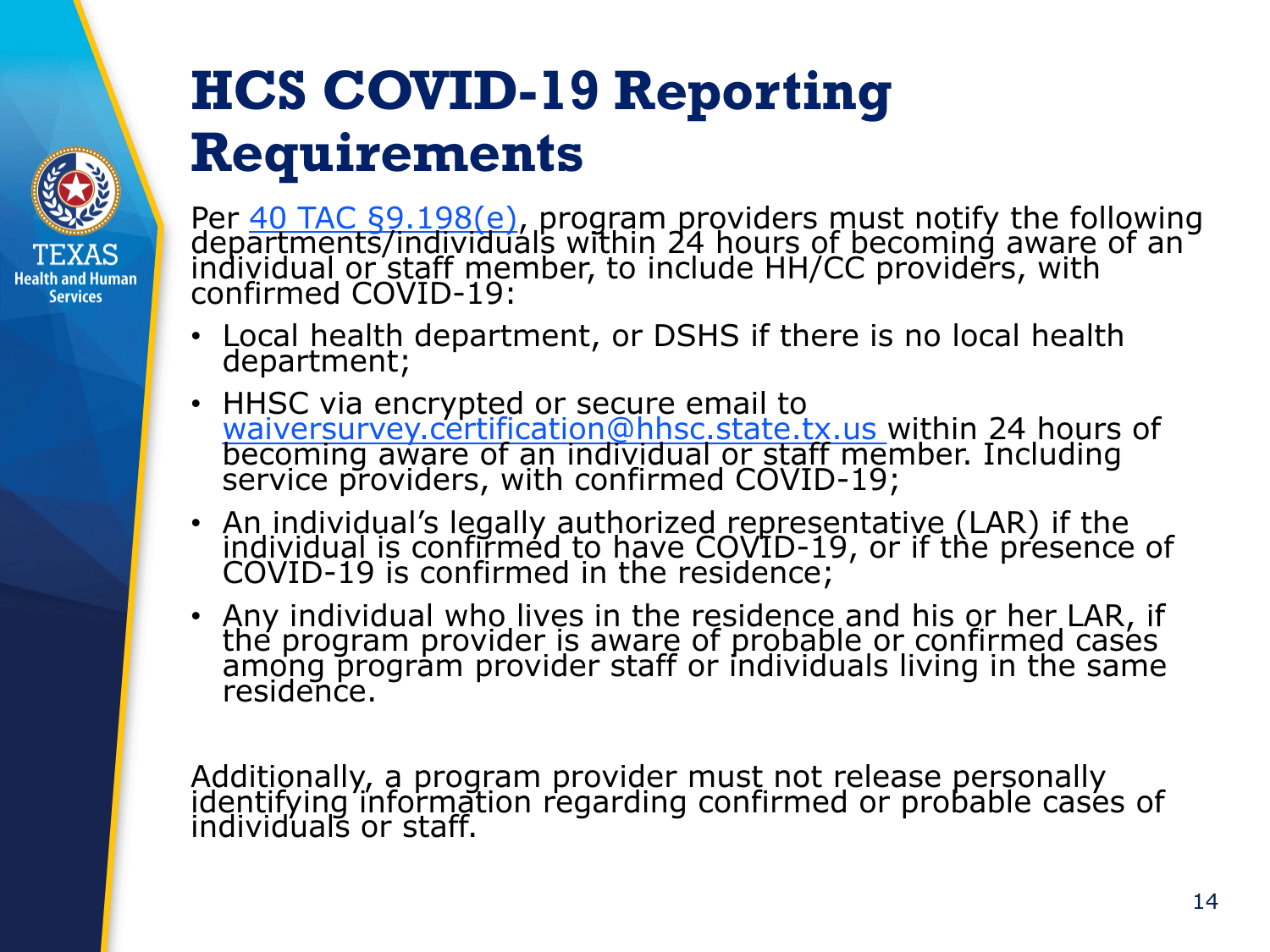### **Reporting COVID-19 When an Individual is on Leave and Not Returning**

ICF:

**Health and Human Services** 

> It is the provider's responsibility to ensure the local health department or DSHS is notified. DSHS has stated on calls that they would rather have it reported twice than it goes unreported.

HCS:

Per HCS Visitation Emergency Rules 9.198(d) (1)&(2), the program provider must contact the local health department, DSHS and notify HHSC of a COVID positive test.

If the individual is still enrolled in the HCS program and the family notifies the program provider, it will be the responsibility of the program provider to report it.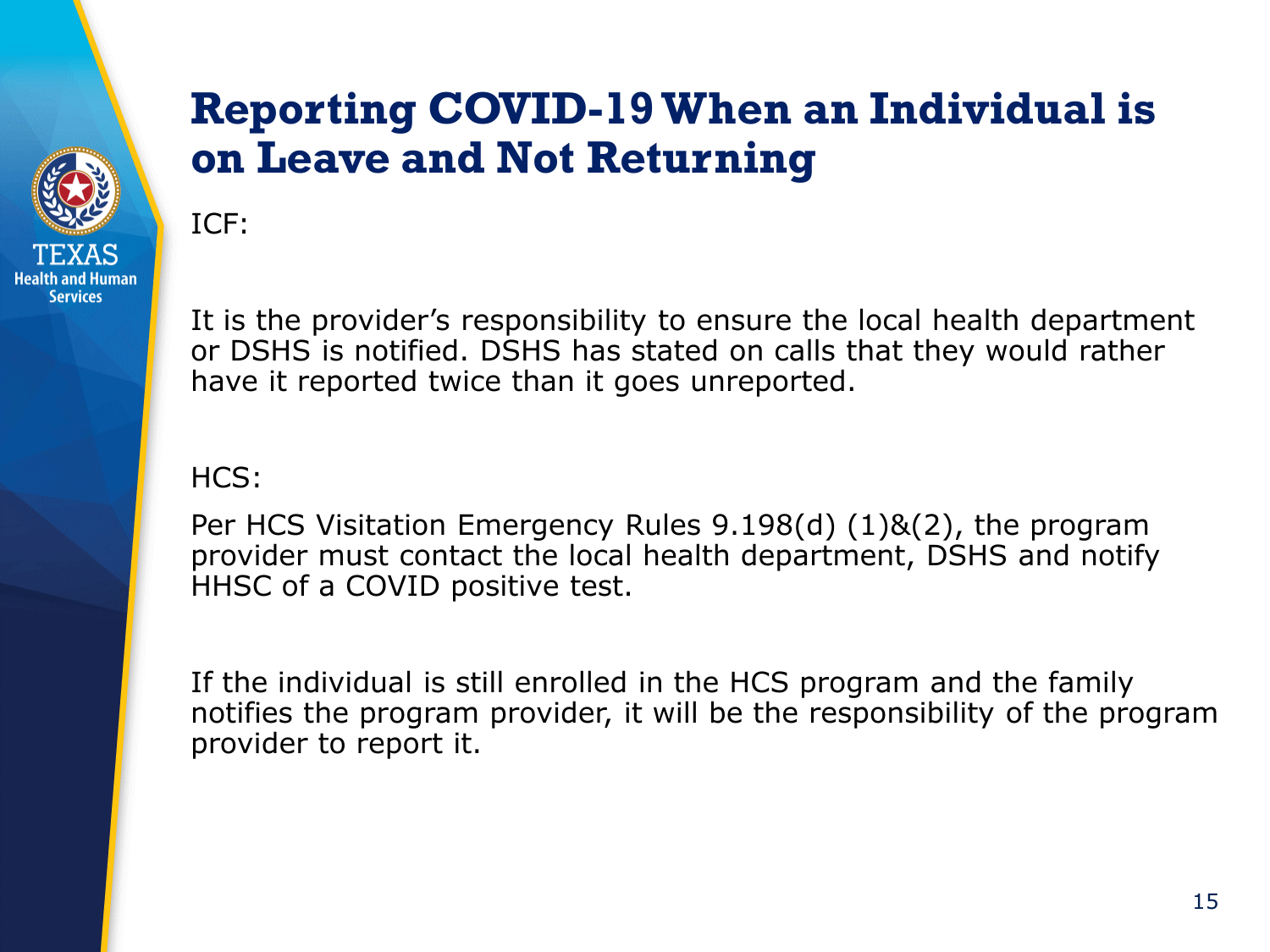

#### **ICF COVID-19 Daily Track Report**

After a case of COVID-19 has been reported, an ICF/IID provider must submit a COVID Daily Track Report to the appropriate Region Program Manager (or ARD/RD as necessary) every day until the facility no longer has positive cases, and at the 14-day marker the surveyor returns to the home.

The providers should be reporting the COVID status in their facilities daily, either by email or by calling the manager in the region. This information is being tracked and must be updated daily if there are any changes. If there is nothing to report nothing needs to go to the region. This information is being updated on the website and needs to be accurate.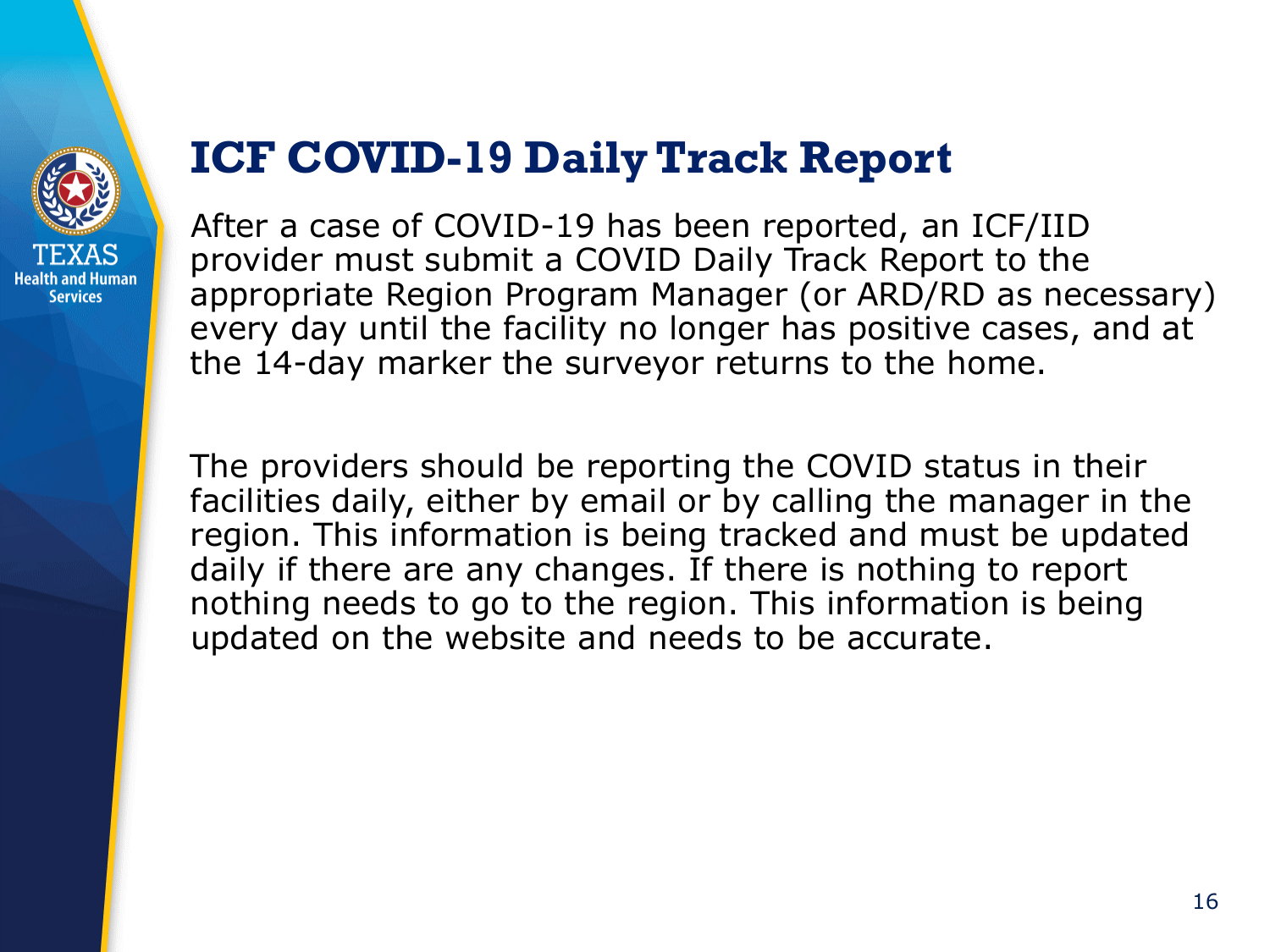#### **What happens after a provider makes a report of COVID-19 to HHSC?**

Health and Human Services

ICF Survey Operations will:

- Conduct Priority 1 intake investigation;
- Review facility infection control practices; and
- Determine if staff work at other facilities

HCS Survey Operations will:

- Initiate desk reviews and outreach to program providers
- Conduct a focused review of infection control processes.

Additional information regarding HHSC actions after a report of COVID-19 are detailed in the Provider Response Plans.

[HCS/TxHmL Provider Response Plan](https://www.hhs.texas.gov/sites/default/files/documents/services/health/hcs-covid-response-plan.pdf) (updated 1/18/2022) [ICF Provider Response Plan](https://www.hhs.texas.gov/sites/default/files/documents/services/health/coronavirus-covid-19/covid-icf-iid-response-plan.pdf) (updated 1/18/2022)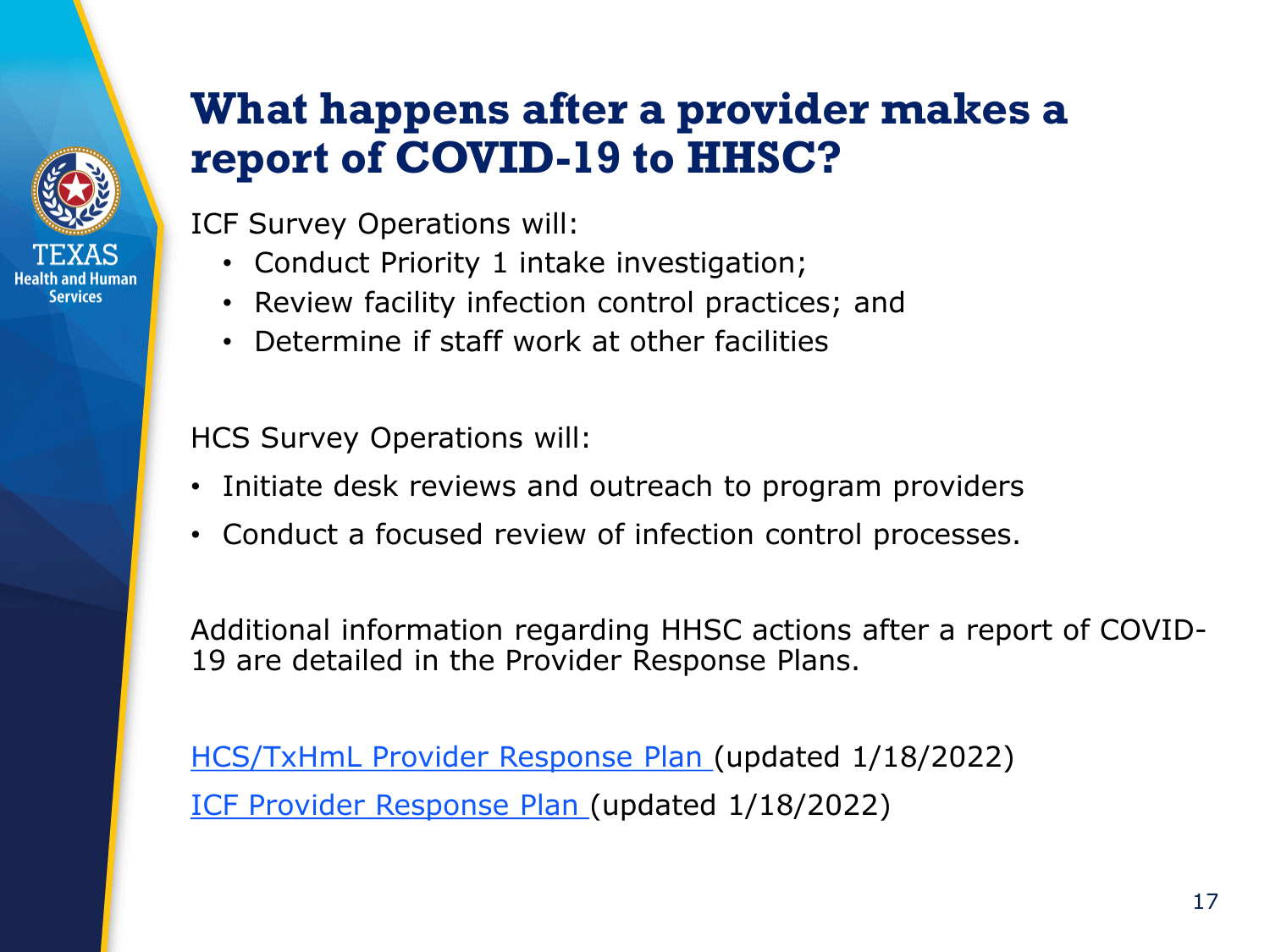

# **Updated CDC Return to Work Guidance**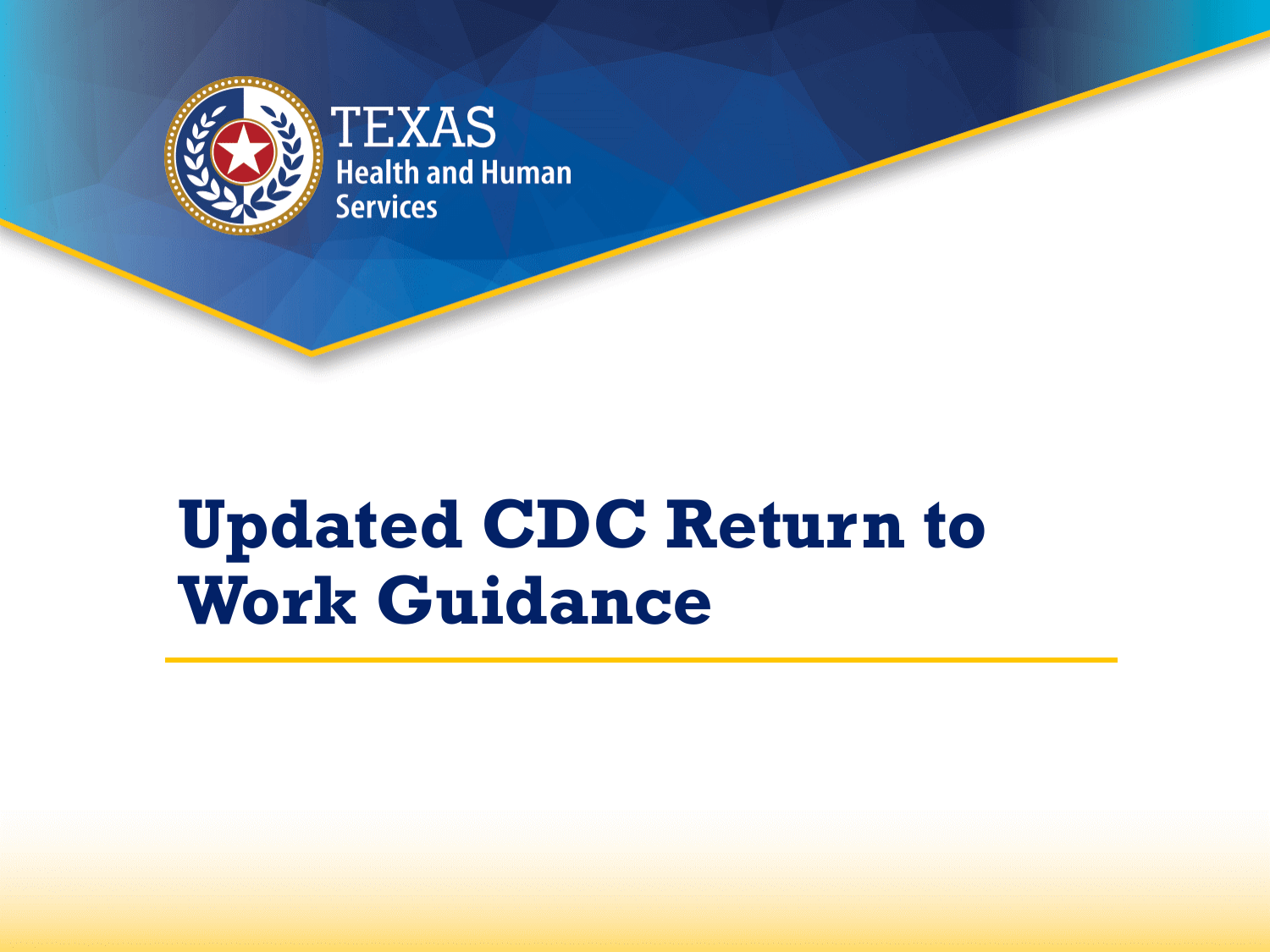### **Updated CDC Return to Work Guidance**

#### **Work Restrictions for DSP with COVID-19 Infection**

**Health and Human Services** 

| Vaccination<br><b>Status</b>                                                                                                                                                                                                                                                                                                                                                                                           | Conventional                                                                                                         | Contingency (when staffing<br>shortages are anticipated)                                                    | Crisis (when staffing<br>shortages occur)                                                                   |
|------------------------------------------------------------------------------------------------------------------------------------------------------------------------------------------------------------------------------------------------------------------------------------------------------------------------------------------------------------------------------------------------------------------------|----------------------------------------------------------------------------------------------------------------------|-------------------------------------------------------------------------------------------------------------|-------------------------------------------------------------------------------------------------------------|
| Boosted*,<br>Vaccinated, or<br>Unvaccinated                                                                                                                                                                                                                                                                                                                                                                            | 10 days OR 7 days with a<br>negative test#, if<br>asymptomatic or mildly<br>symptomatic (with<br>improving symptoms) | 5 days with/without negative<br>test, if asymptomatic or mildly<br>symptomatic (with improving<br>symptoms) | No work restrictions, with<br>prioritization considerations<br>(e.g. asymptomatic or mildly<br>symptomatic) |
| <b>Work Restrictions for Asymptomatic DSP with Exposure to COVID-19</b>                                                                                                                                                                                                                                                                                                                                                |                                                                                                                      |                                                                                                             |                                                                                                             |
| <b>Boosted</b>                                                                                                                                                                                                                                                                                                                                                                                                         | No work restrictions, with<br>negative test on days 2+<br>and $5-7$                                                  | No work restrictions                                                                                        | No work restrictions                                                                                        |
| Fully vaccinated,<br>Unvaccinated,<br>within 90 days of<br>prior infection                                                                                                                                                                                                                                                                                                                                             | 10 days or 7 days with a<br>negative test                                                                            | No work restrictions with<br>negative tests on days 1+, 2,<br>3 and 5-7                                     | No work restrictions (test if<br>possible)                                                                  |
| *DSP are considered "boosted" if they have received all COVID-19 vaccine doses, including a booster dose, as<br>recommended by CDC.<br>*Negative test result within 48 hours before returning to work<br>+Calculating day of test: 1) for those with infection consider date of first positive test if asymptomatic OR date of<br>symptom onset as day 0; 2) for those with exposure consider day of exposure as day 0 |                                                                                                                      |                                                                                                             |                                                                                                             |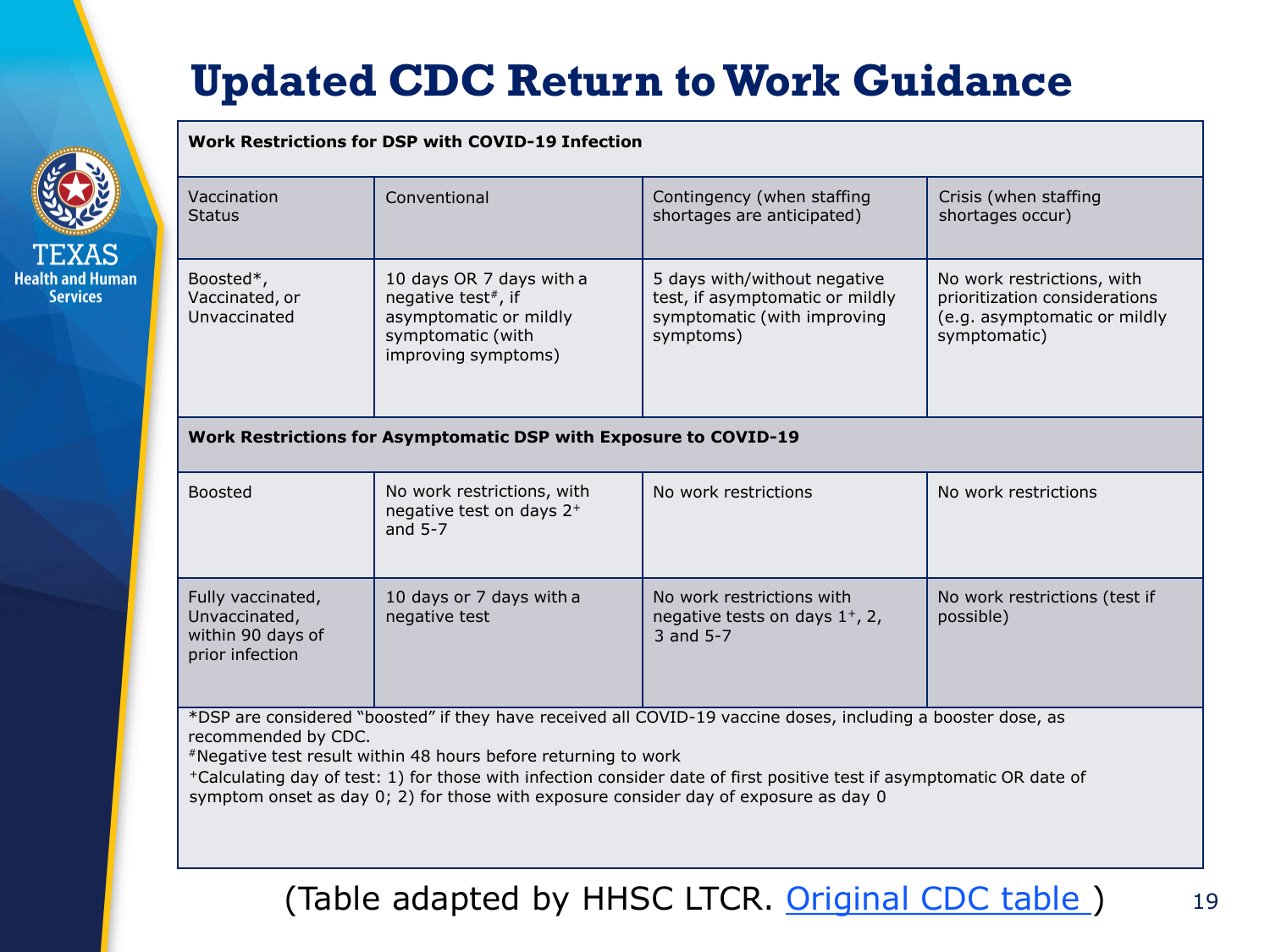

# **Emergency Staffing Requests**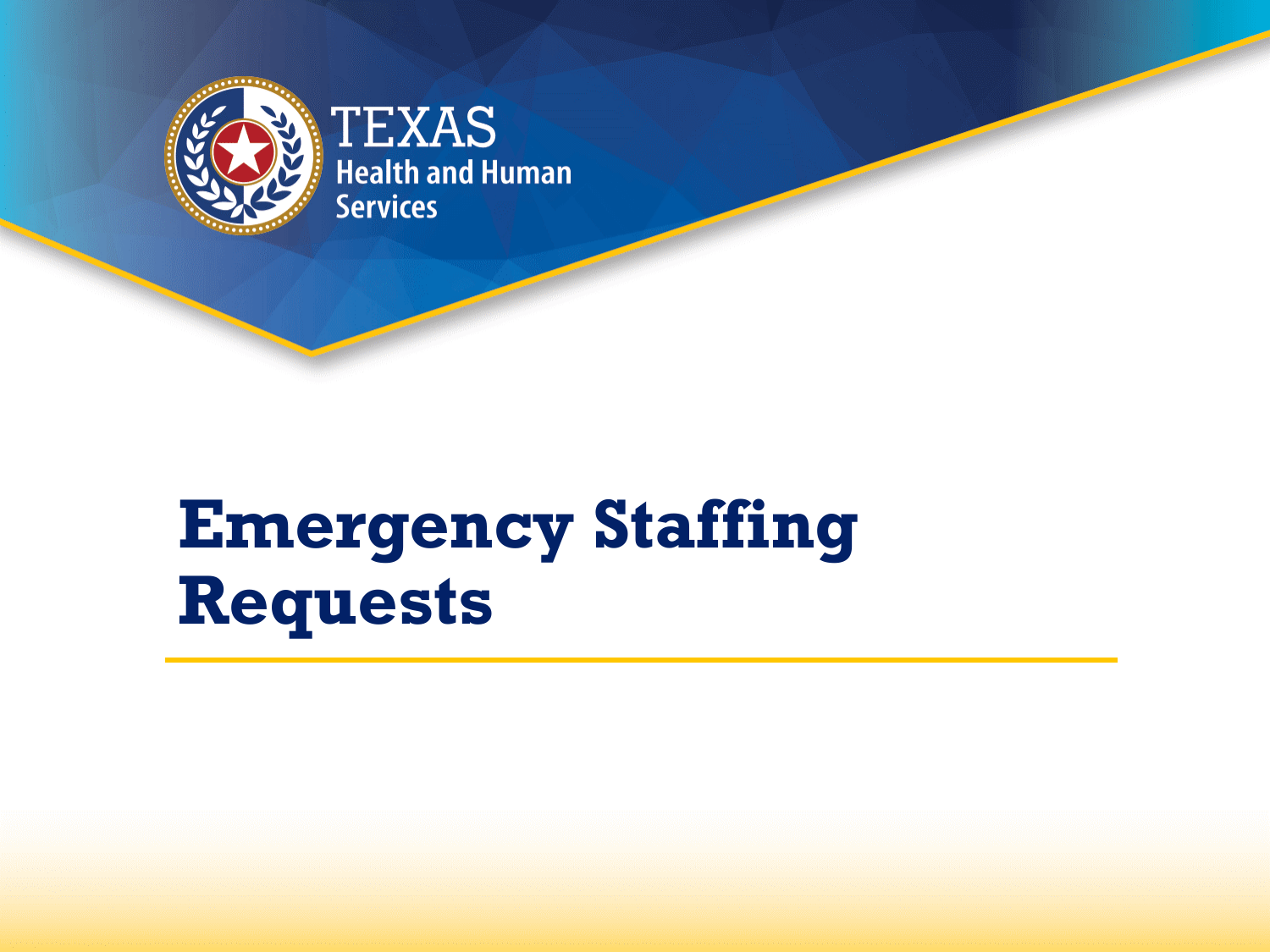

# **Emergency Staffing Requests**

HHSC LTCR offers emergency staff for ICF and HCS providers facing severe critical shortages because existing staff is unable to work due to being infected with COVID-19. Emergency staffing is only approved for providers that can't provide necessary care to residents or individuals due to COVID-19 related staffing shortages. Emergency staffing is temporary while providers obtain alternative staffing resources or until existing staff can return to work.

Providers may only request emergency staffing from HHSC if all the strategies from the Staffing Contingency Checklist have been exhausted. If a provider has implemented or attempted each item in the Staffing Contingency and still does not have adequate staff to meet critical staffing levels, the provider must contact the Regional Director for their LTCR Region to request emergency staffing.

LTCR may request documentation to support that all mitigation strategies have been exhausted and that all other checklist items have been exhausted before facilities and providers are provided emergency staff.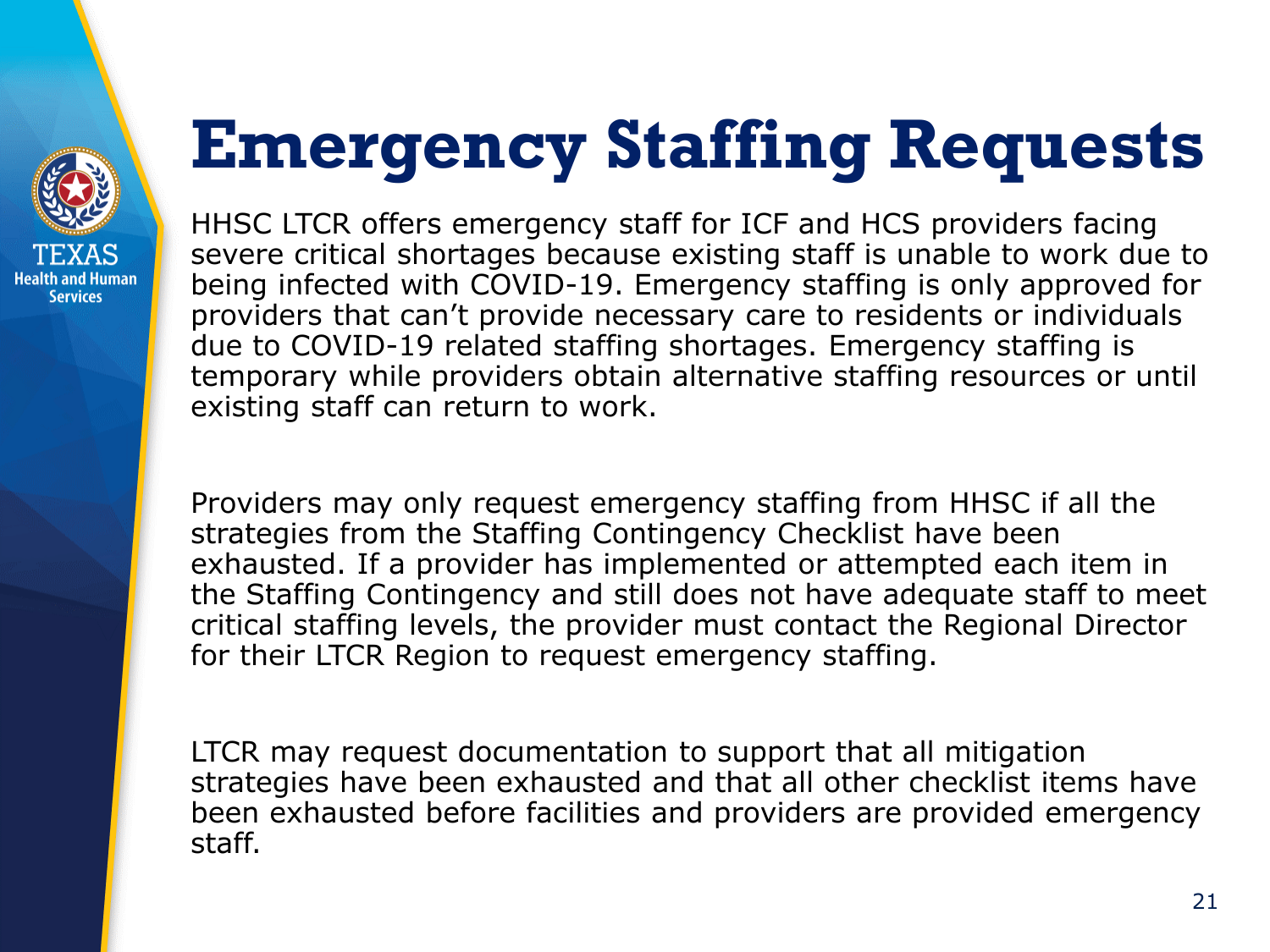

# **Emergency Staffing Requests**

LTCR may perform an on-site survey to confirm that all mitigation strategies have been exhausted and that all other checklist items have been exhausted before providers are provided emergency staff.

This is only available on an emergency basis, as staff are available, and as a temporary measure. Not all requests for emergency staffing will be fulfilled. Requests are prioritized by level of need.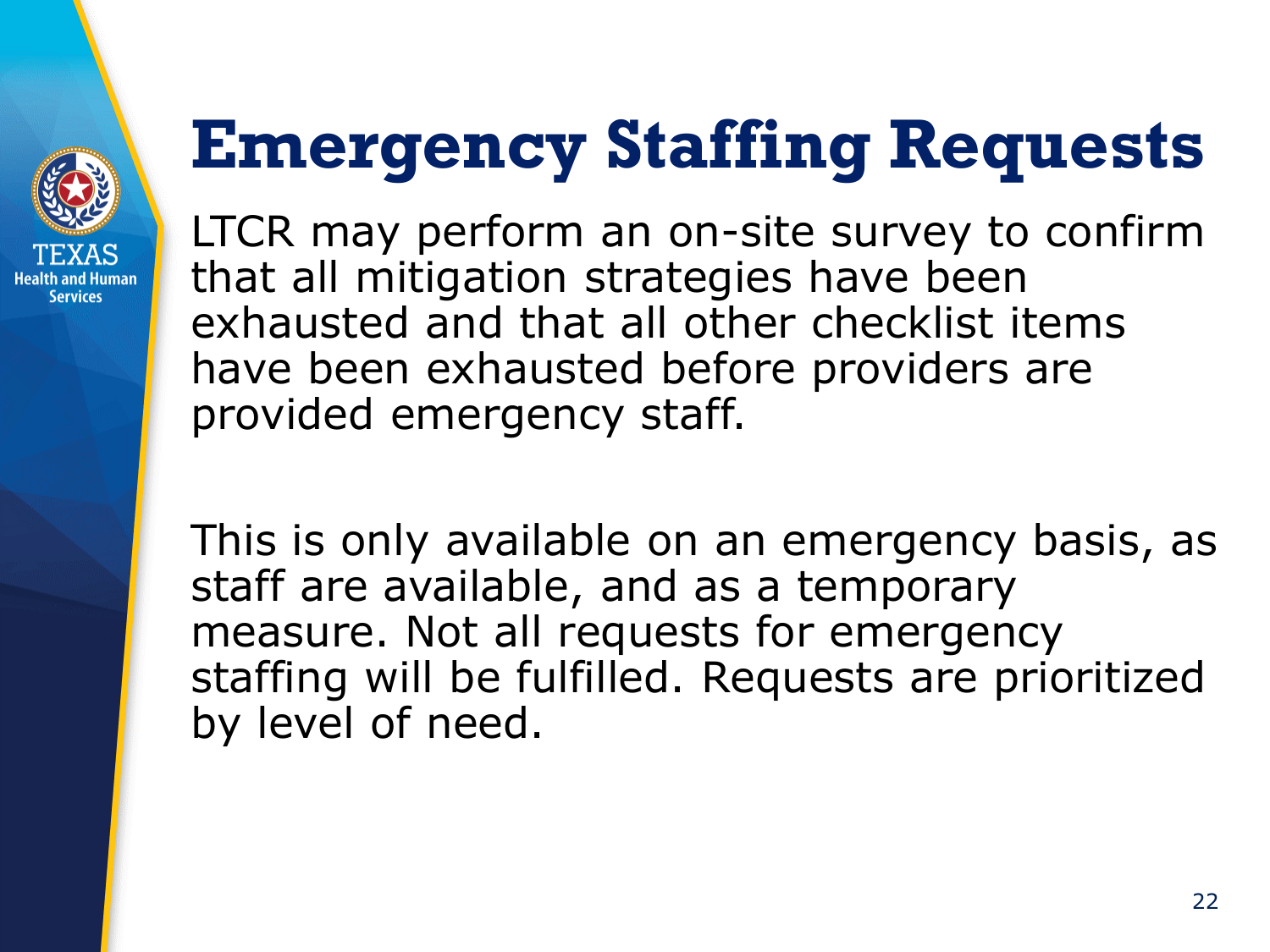

# **Emergency Staffing Requests**

Providers may request emergency staff from HHSC in an emergency as a one-time option to alleviate staffing crisis due to the impact of Omicron variant on staffing resources.

HHSC revised [Provider Letter 2022-02 o](https://www.hhs.texas.gov/sites/default/files/documents/pl-2022-02.pdf)n January 18, 2022, to clarify and provide additional information about the process HCS and ICF/IID providers should follow to request emergency staffing from HHSC.

To complete a one-time request for emergency staff from HHSC, HCS and ICF providers should follow all steps located in [PL 2022-02](https://www.hhs.texas.gov/sites/default/files/documents/pl-2022-02.pdf).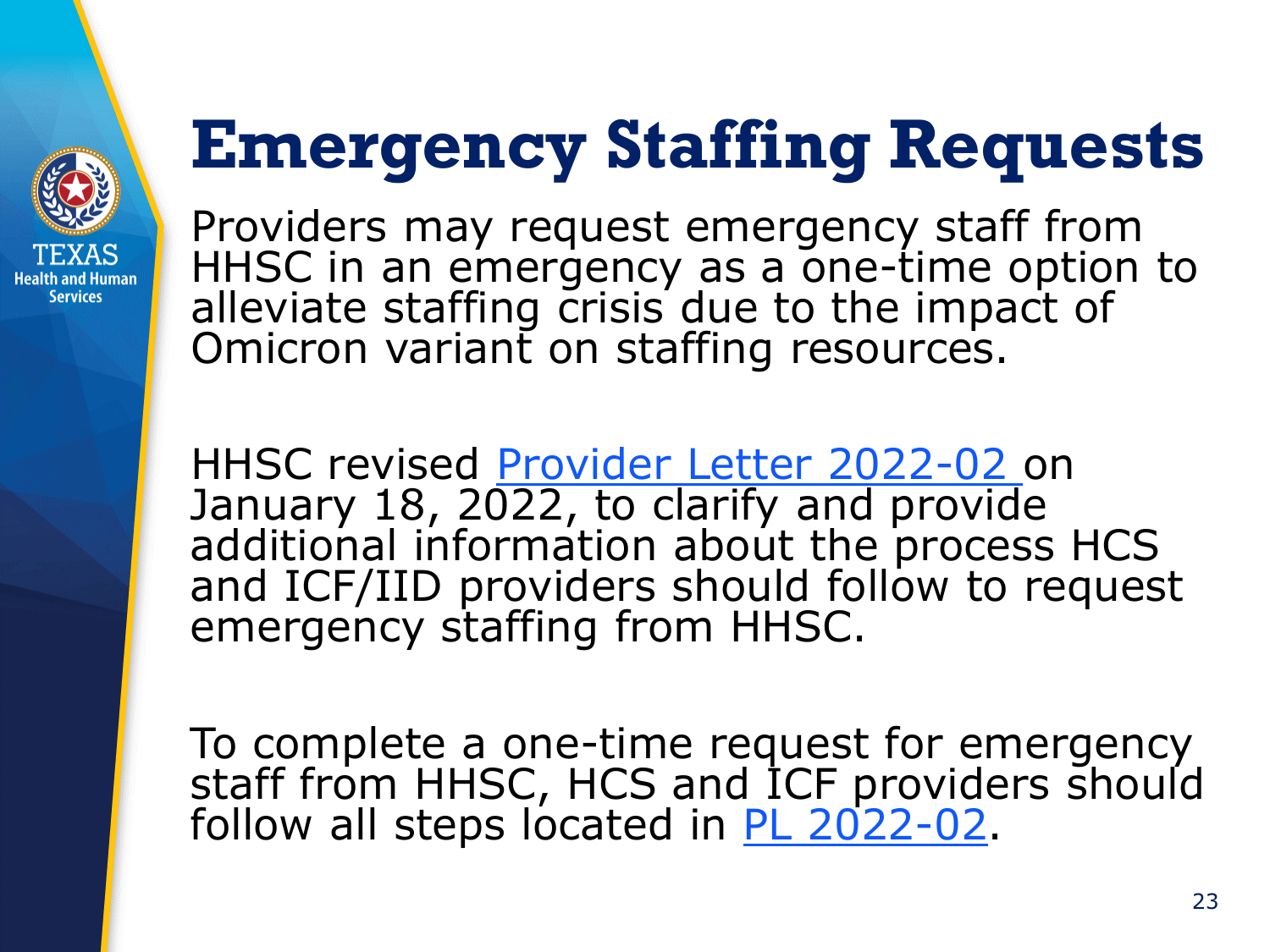

## **Consolidation of Homes**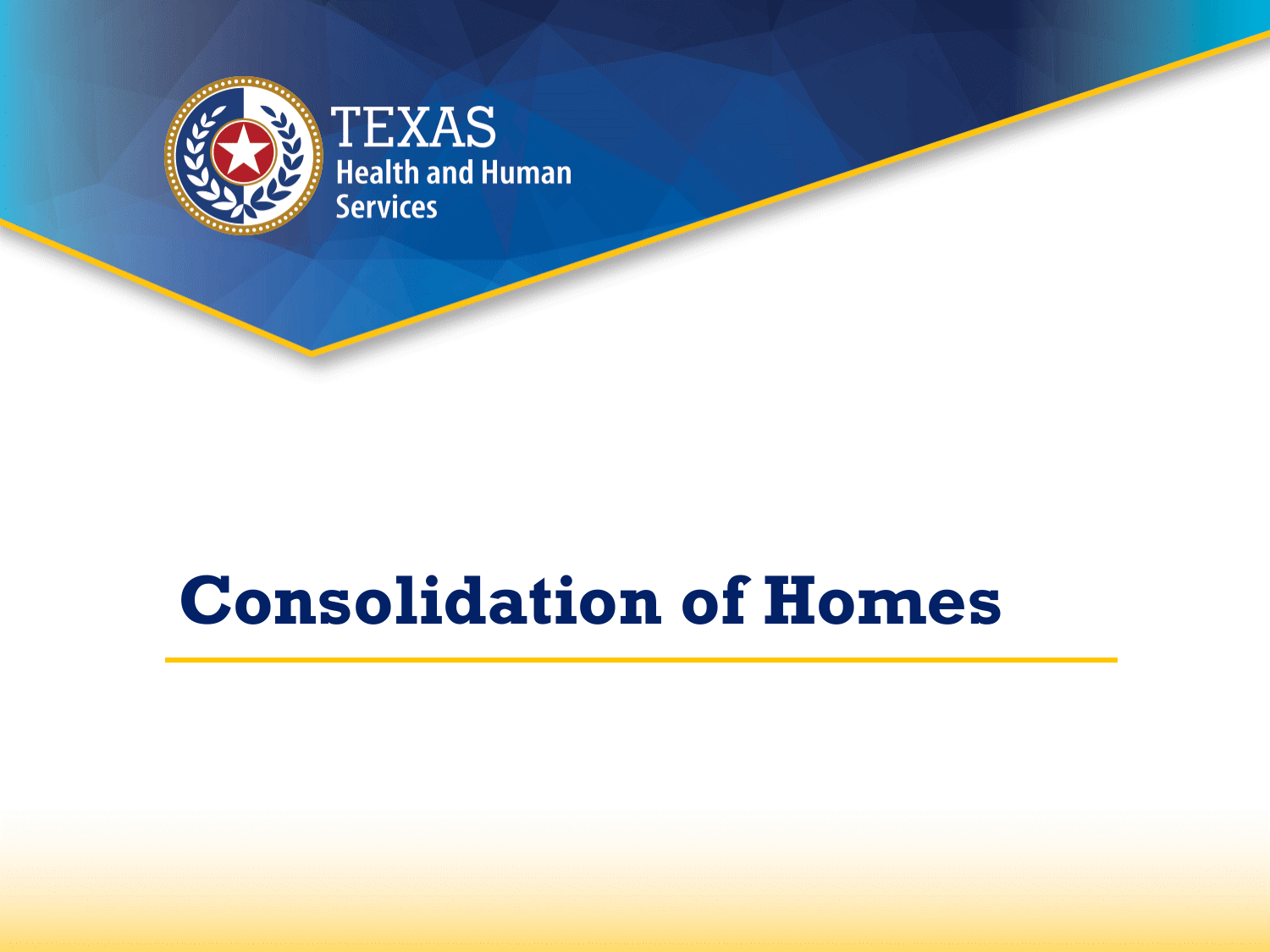

### **ICF Group Home Consolidation**

HHSC allows for temporary closure of an ICF through HHSC Licensing and Credentialing. HHSC does not require a temporary closure for short term closures, only extended periods of time.

- If the licensed provider is going to be temporarily closed for an extended period of time, contact LTCR Licensing and Credentialing at LTC ALF ICF Licensing@hhs.texas.gov
- If the licensed provider is going to be closed for short period of time (i.e. 24/48 hours, weekend), contact the regional office ([Regional Director](https://www.hhs.texas.gov/about/find-us/long-term-care-regulatory-regional-contact-numbers) and Program Manager).
- If two licensed ICF/IID providers are consolidating facilities and the this will place the provider over capacity at the facility they are consolidation to, contact LTCR Survey Operations at [ltcrsurveyoperation@hhs.texas.gov.](mailto:ltcrsurveyoperation@hhs.texas.gov) This section is responsible for approving the temporary increase in licensed capacity. This information will be provided to LTCR Licensing and Credentialing.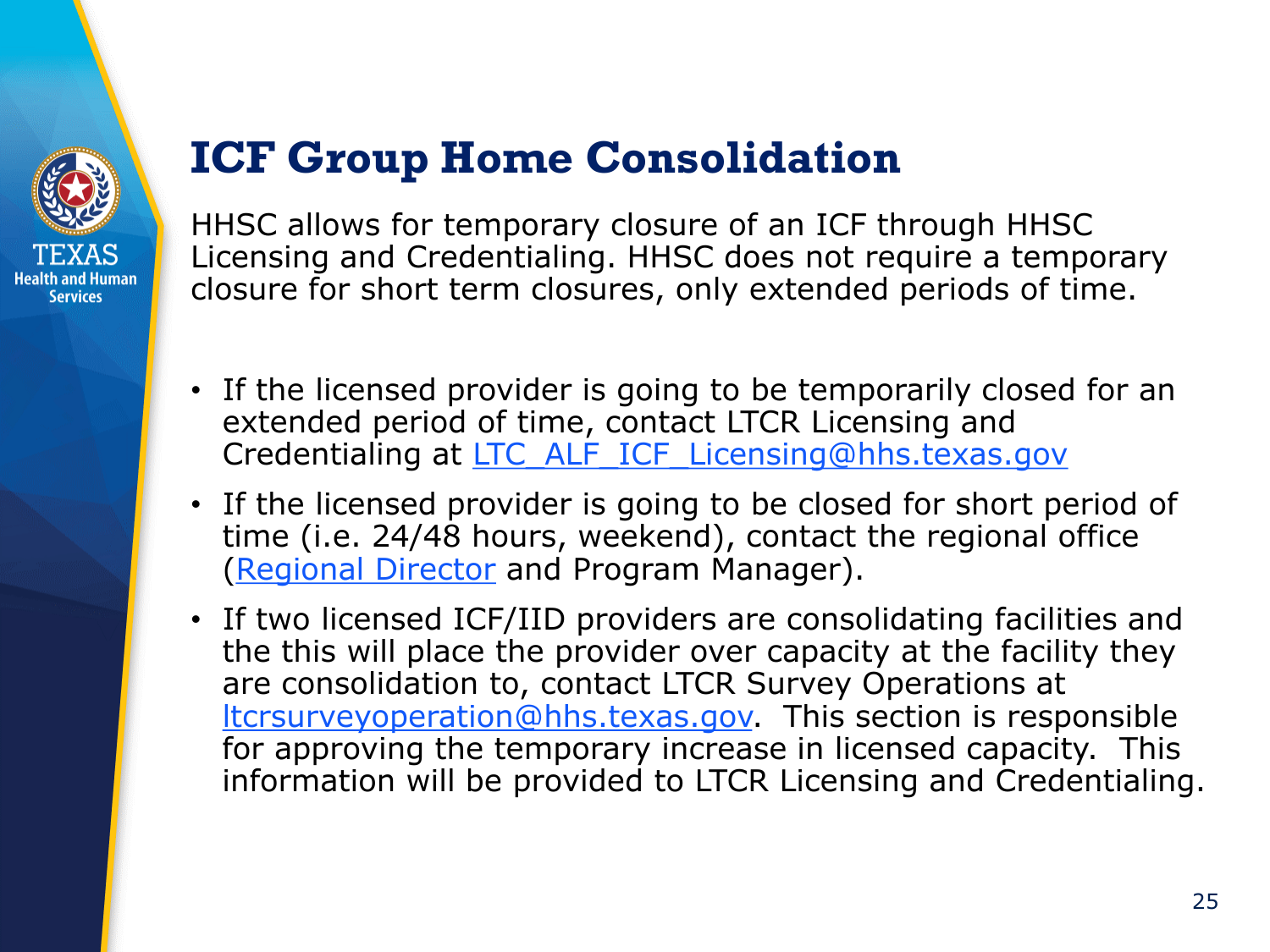

## **ICF Group Home Consolidation**

When consolidation ends:

- Contact the regional office [\(Regional Director](https://www.hhs.texas.gov/about/find-us/long-term-care-regulatory-regional-contact-numbers) and Program Manager); and
- Contact LTCR Survey Operations at [ltcrsurveyoperation@hhs.texas.gov.](mailto:ltcrsurveyoperation@hhs.texas.gov)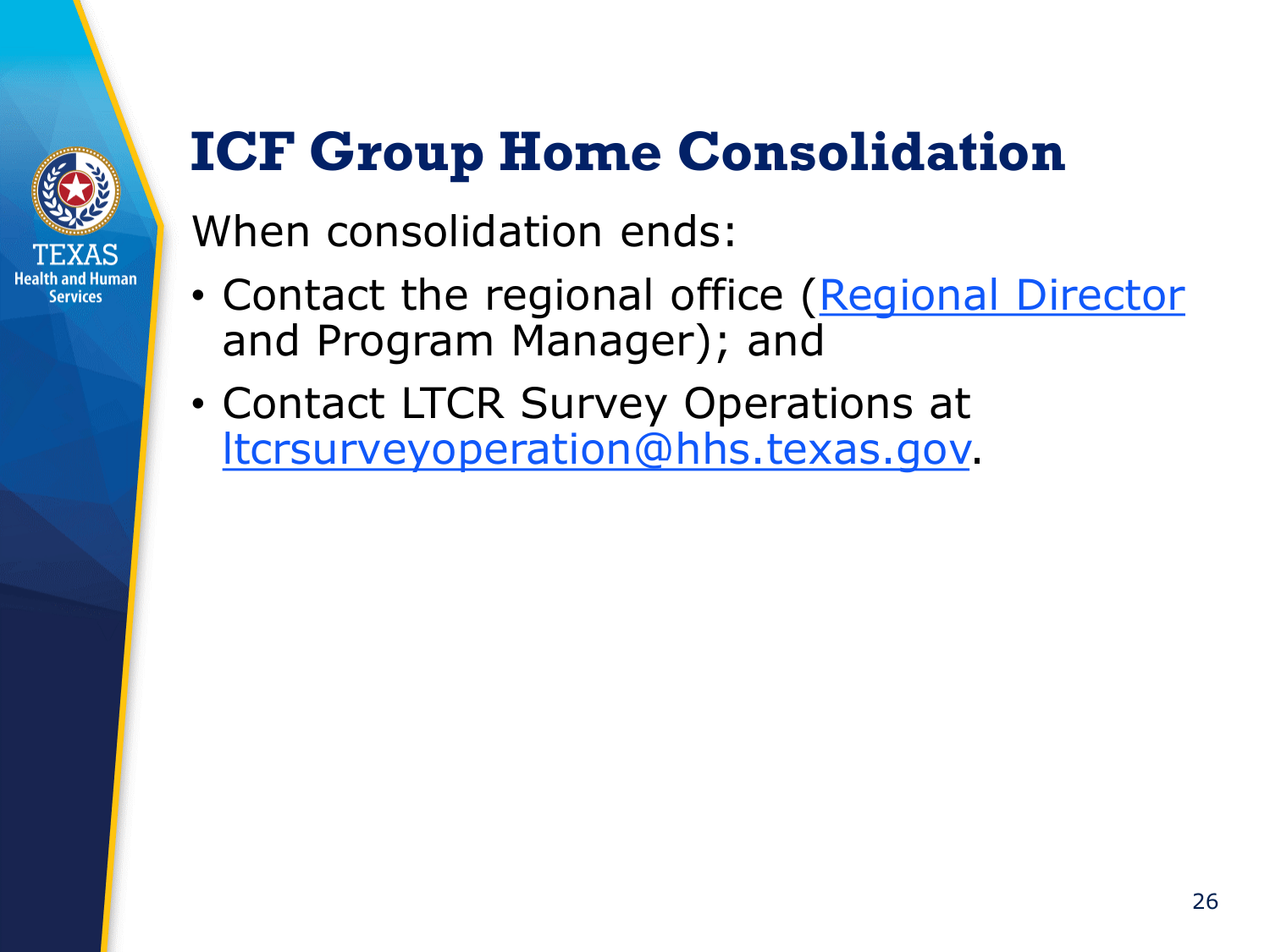

### **HCS Consolidation of Residences**

[PL 2021-29 ,](https://www.hhs.texas.gov/sites/default/files/documents/providers/communications/2021/letters/PL2021-29.pdf) updated on September 14, 2022, provides instruction on what information to send to HHSC when the HCS provider temporarily increases from 4 to 6 individuals. "HHSC will still allow an HCS four-person residence to add up to two additional individuals temporarily if the residence has the space to accommodate them and has been approved as a four-person residence by HHSC. (Rule: [40 TAC §9.153\(39\)\(B\)\)](https://texreg.sos.state.tx.us/public/readtac$ext.TacPage?sl=R&app=9&p_dir=&p_rloc=&p_tloc=&p_ploc=&pg=1&p_tac=&ti=40&pt=1&ch=9&rl=153).

The program provider must notify HCS Survey Operations of the additional individual(s) by emailing the following information to [WaiverSurvey.Certification@hhsc.state.tx.us.](mailto:WaiverSurvey.Certification@hhsc.state.tx.us)

- Provider Name and Contract Number
- Name and CARE ID of the individual moving
- Location code and address of permanent residence
- Location code and address of temporary residence"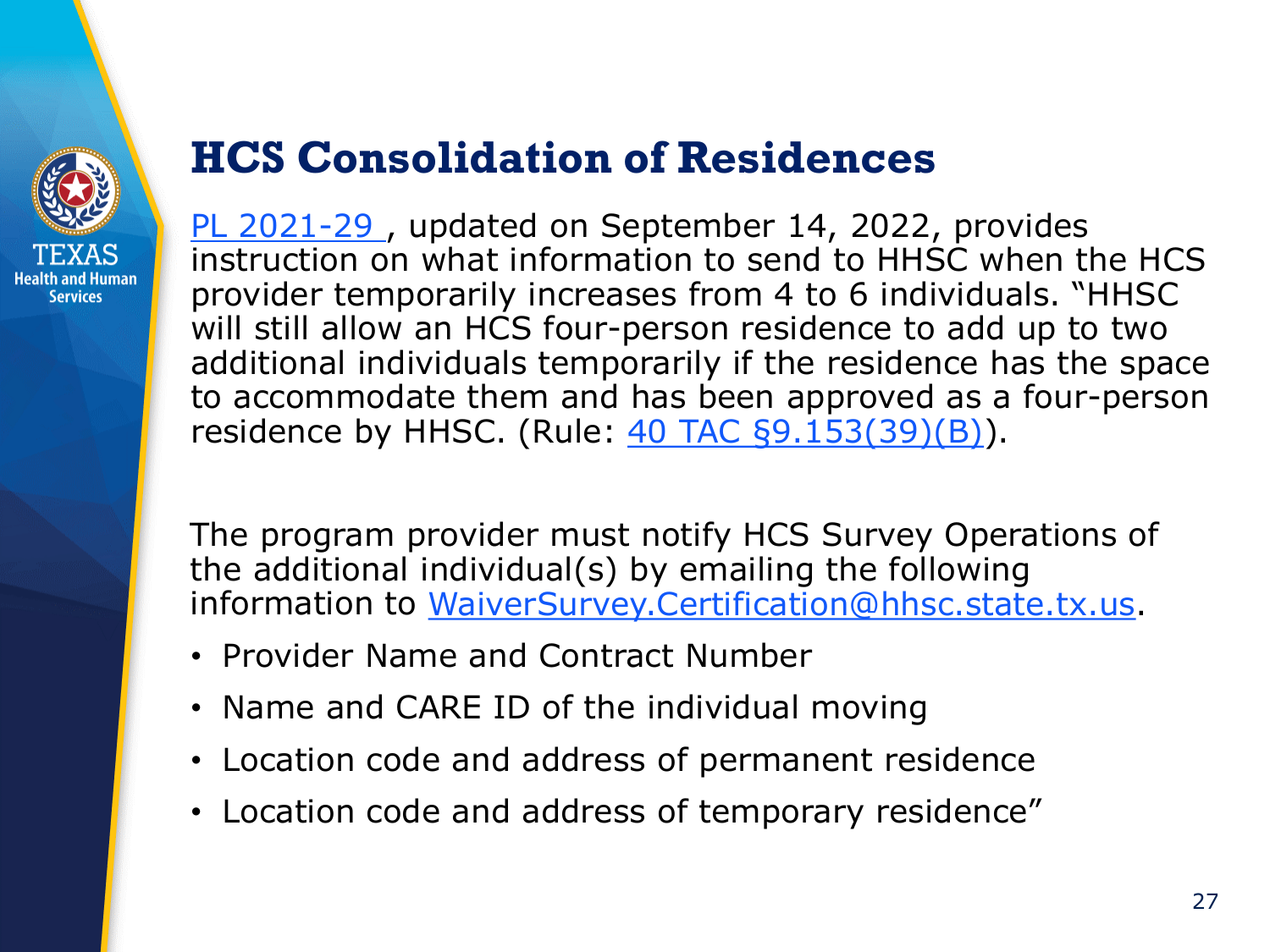

### **HCS Consolidation of Residences**

Unless the duration is for a single shift, a program provider notifies HHSC any time there is an increase in capacity regardless of the duration, short-term or long-term.

Once the program provider resumes regular business operations, they must notify HHSC at WaiverSurvey.Certification@hhsc.state.tx.us that the individuals have returned to their residences.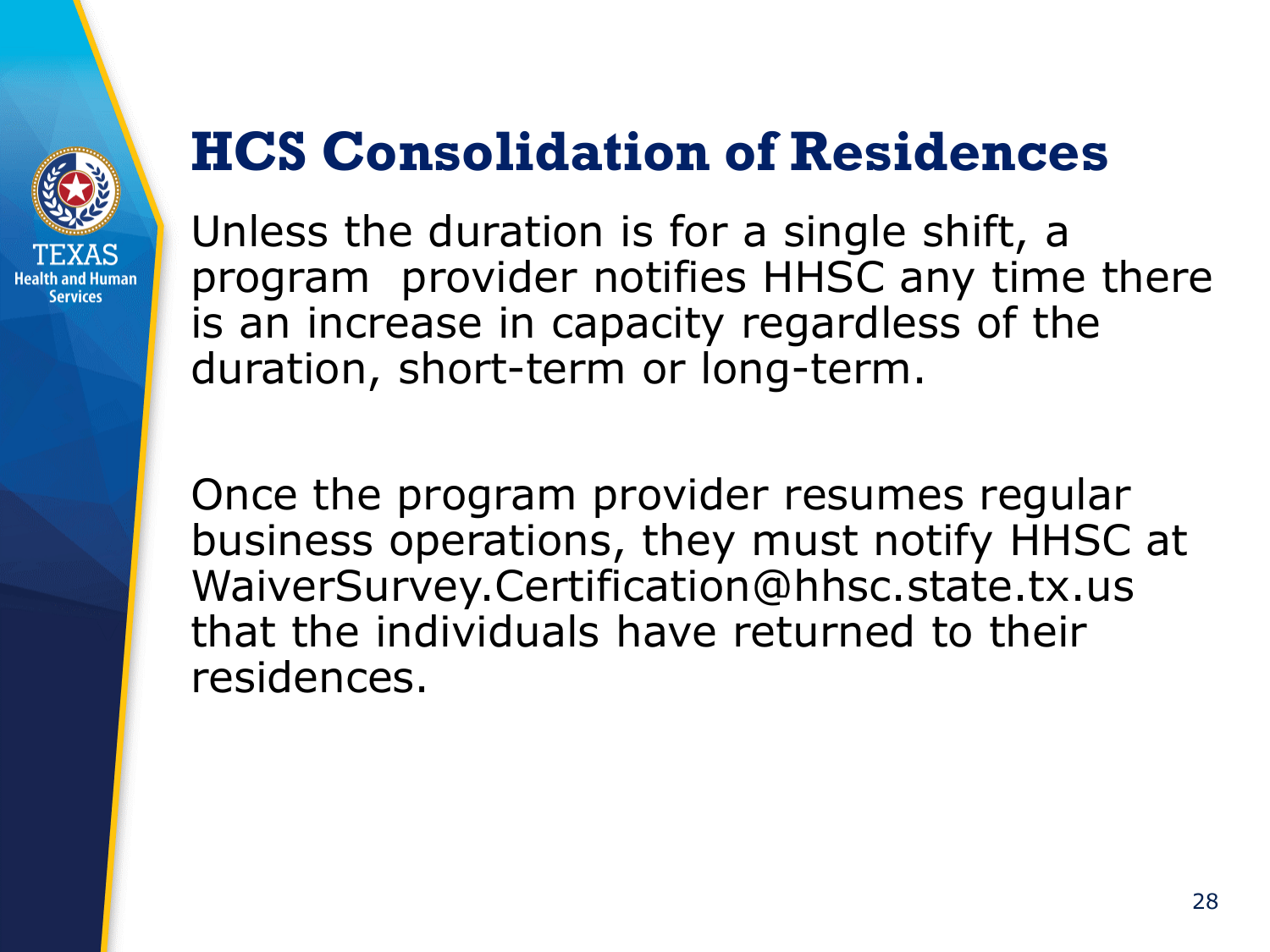

# **Questions?**

For more information:

[https://hhs.texas.gov/services/health/coronavirus-covid-](https://hhs.texas.gov/services/health/coronavirus-covid-19/coronavirus-covid-19-provider-information)19/coronavirus-covid-19-provider-information

Email: LTCRPolicy@hhs.texas.gov Phone: 512-438-3161